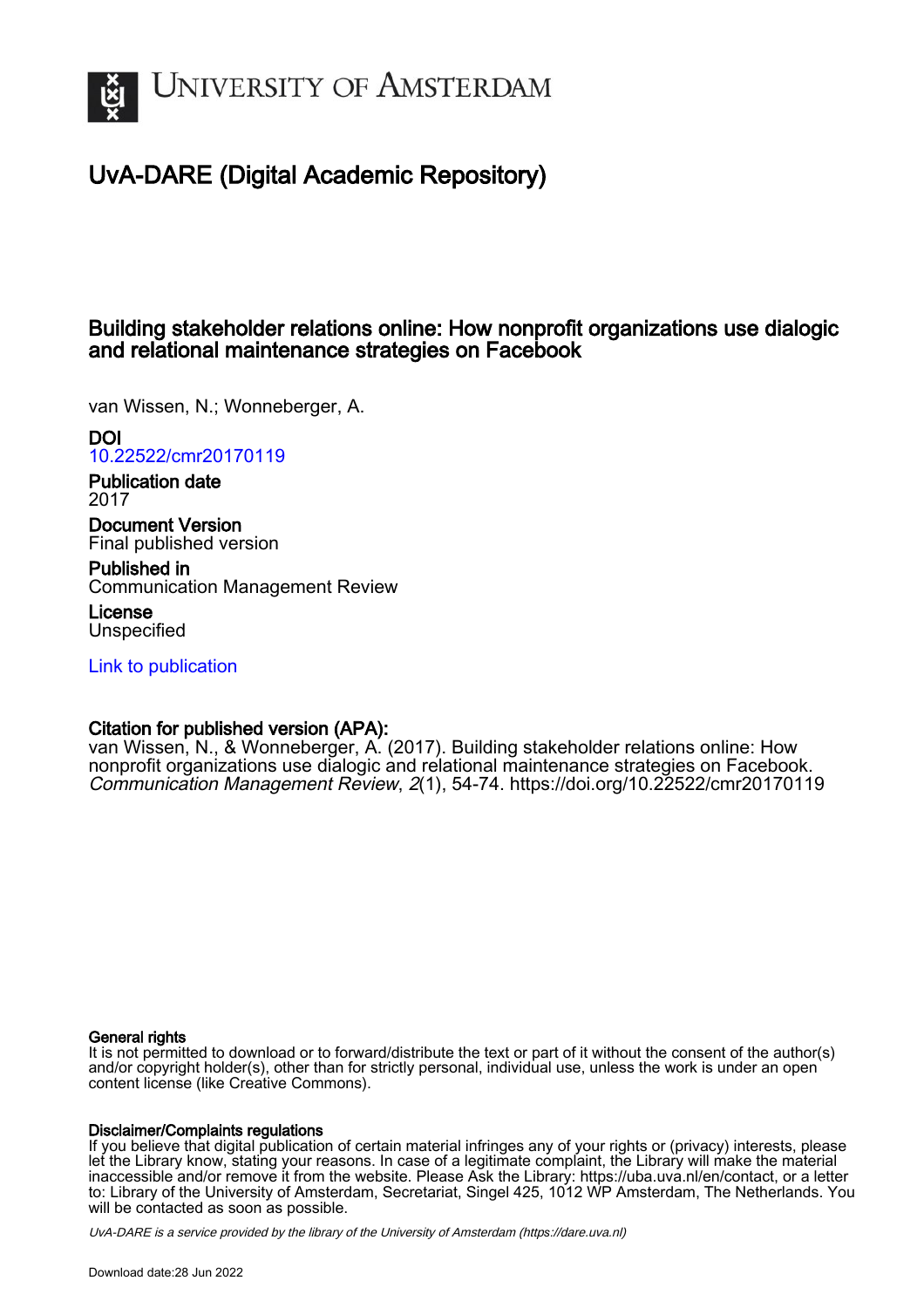# **Building Stakeholder Relations Online: How Nonprofit Organizations Use Dialogic and Relational Maintenance Strategies on Facebook**

. . . . . . . . .

## **Nadine van Wissen**

World Animal Protection, The Netherlands. Email: NadineVanWissen@worldanimalprotection.nl

### **Anke Wonneberger**

Department of Communication Science, University of Amsterdam, The Netherlands. Email: A.Wonneberger@uva.nl (corresponding author)

. . . . . . . . .

#### **Abstract**

Although Facebook provides organizations with the opportunity to easily engage with stakeholders online, very little is known about the effectiveness of organizational communication strategies. This study examines how nonprofit organizations (NPOs) use Facebook to engage with stakeholders through stakeholder dialogic strategies and relational maintenance strategies with the goal of fostering stakeholder relationship growth and obtaining social legitimacy. Furthermore, this study takes full advantage of the research opportunities of social media by taking stakeholders' online responses to these organizational strategies into account. A manual content analysis of N=216 posts and N=1,676 comments of the Facebook profiles of ten international NPOs was conducted over one month in 2015. The results demonstrated that NPOs were more focused on technical and design aspects while true stakeholder dialogue and relational maintenance strategies were barely applied. Stakeholder dialogue positively influenced stakeholders' interest and engagement. Conversational human voice as a relational maintenance strategy positively affected stakeholders' engagement.

**Keywords:** stakeholder dialogue, relational maintenance strategies, conversational human voice, communicated relational commitment, social legitimacy, nonprofit organizations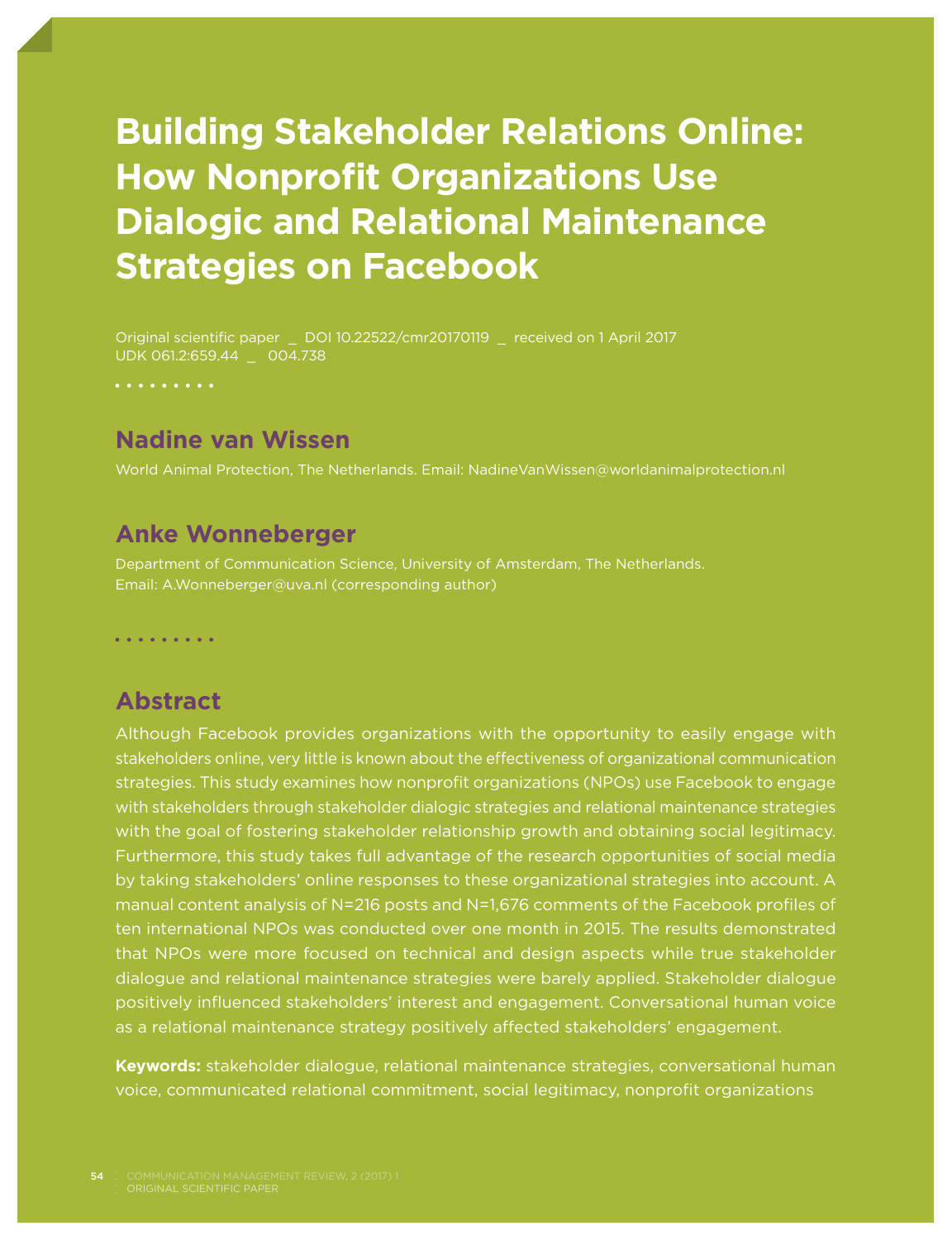# **1. Introduction**

Worldwide, millions of nonprofit organizations (NPOs) are active as social entrepreneurs, ranging from small to large sized NPOs and from local to internationally oriented actors. NPOs rely heavily on stakeholders to support them, for instance, by donating or volunteering (Balser, McClusky, 2005). Consequently, gaining and maintaining social legitimacy by meeting societal expectations is crucial (Ospina, Diaz, O'Sullivan, 2002). Building stakeholder relationships is essential for organizations if they want to identify these expectations and respond to them (Balser, McClusky, 2005). Multiple studies mention the importance for NPOs to apply two-way communication strategies and engage in ongoing dialogue to foster stakeholder relations (Ospina et al., 2002; Balser, McClusky, 2005). Due to their interactive, relational and global characteristics, social networking sites provide organizations with an important platform to apply such stakeholder dialogue and build relationships (Kent, Taylor, 1998). Research on NPOs' usage of social media is growing steadily. Some of these studies focus on *whether* NPOs use social media. This research shows that NPOs indeed see the importance of social media in identifying the needs and interests of stakeholders and building relationships through two-way communication (Greenleaf, 2016; Nah, Saxton, 2012). Stakeholders, in addition, seem to prefer organizational messages focusing on building relationships and communities through interactivity and dialogue above solely informative messages (Bellucci, Manetti, 2017; Saxton, Waters, 2014). Other studies look more in-depth *how* NPOs use social media specifically (Bortree, Seltzer, 2009; Waters et al., 2009). This research reveals that organizations concentrate more on transparency by providing information than on actually engaging with stakeholders.

These studies provide practical information on the organizational perception of social media, stakeholders' preferences of dialogical messages and how NPOs miss the opportunity to engage stakeholders in practice. However, little is known regarding the uses and effects of dialogue. While previous studies have, for instance, examined the effects of different message types on stakeholder engagement (Park, Reber, Chon, 2016; Huang, Lin, Saxton, 2016), relatively little is known in relation to how NPOs apply strategies for online stakeholder dialogue and, more importantly, about how these affect stakeholder engagement. The way organizations use the possibility of engaging stakeholders by posting status updates, remains an understudied topic, despite the fact that these posts are "the chief dynamic feature of social media sites" (Guo, Saxton, 2014, p. 61).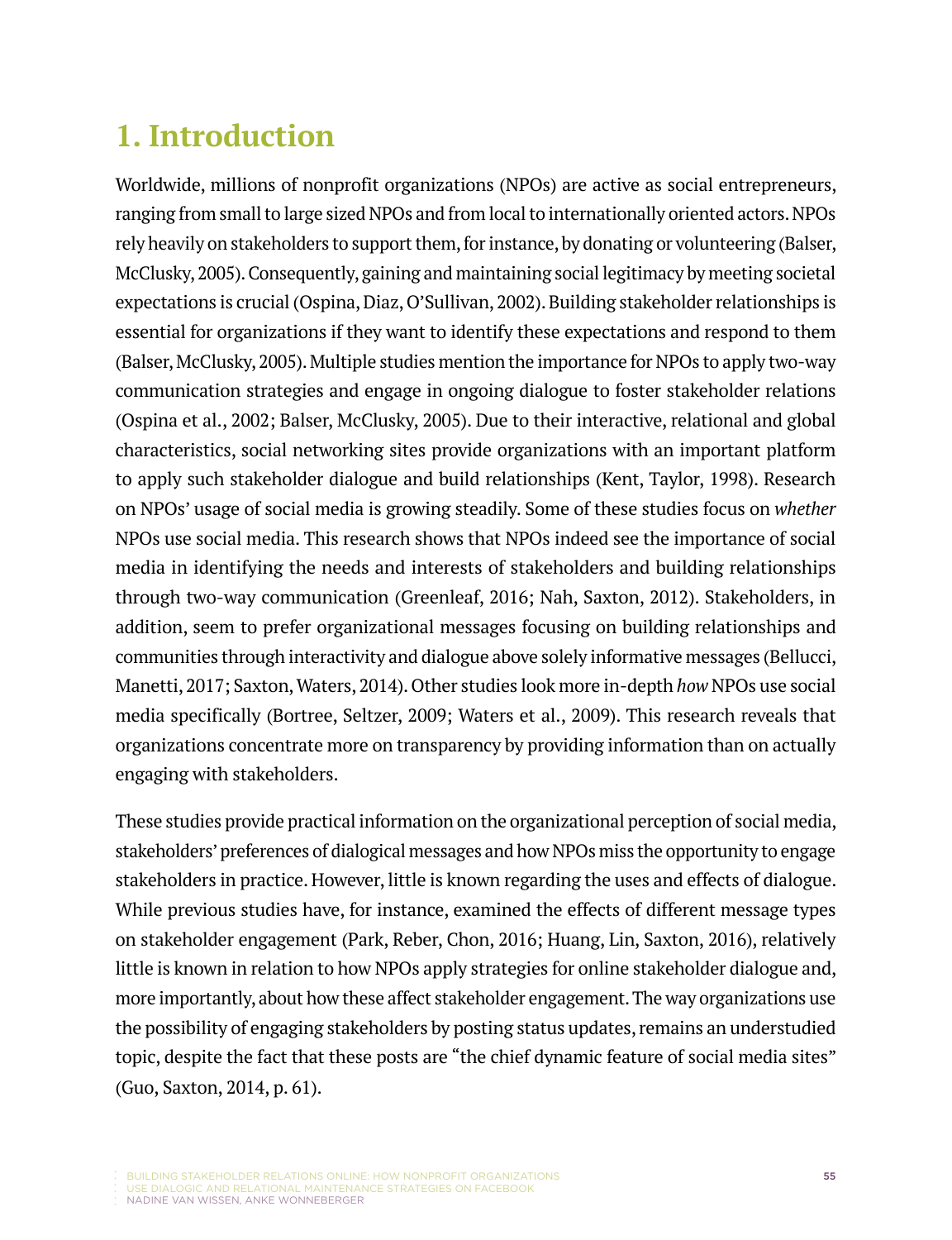In addition, research on how NPOs apply relational maintenance strategies on their social media platforms and how these affect stakeholder engagement is scarce. Relational maintenance strategies, such as conversational human voice or communicated relational commitment, can be used to build and maintain relationships with stakeholders online as they positively influence organization-stakeholder relationships (Kelleher, Miller, 2006).

The present study offers a more detailed understanding on how NPOs are engaging stakeholders and fostering relationship growth by analyzing the usage and effects of dialogic strategies and relational maintenance strategies. While previous studies have used social media metrics to operationalize stakeholder engagement (e.g., Guidry, Waters, Saxton, 2014), we take the content of stakeholder responses into account. Applying manual, quantitative content analysis on both Facebook profile- and message-level, this study contributes to the public relations literature as it extends the line of research to studying online stakeholder relationship building. We selected ten well-known international NPOs and analyzed a total of *N*=216 posts and *N*=1,676 comments published on their Facebook profiles during one month in 2015. The findings of this research have relevant practical implications since for NPOs it is important to know what is currently being done and how their use of online stakeholder dialogue strategies and relational maintenance strategies can be ameliorated to improve their stakeholder relations.

# **2. Stakeholder Enabling Through Online Stakeholder Dialogue**

Based on the idea of stakeholder enabling, an ideal has developed for organizations to engage in mutually beneficial dialogues with stakeholders to establish and negotiate social legitimacy (Johansen, Nielsen, 2011; Balser, McClusky, 2005). Organizations engage in dialogue with stakeholders in order to receive feedback with the ultimate goal of both organizations and stakeholders to adapt to the expectations of the other party. Although informing stakeholders through one-way communication may remain important, organizations should try to focus on involving stakeholders in order to foster relationship growth (Morsing, Schultz, 2006).

Kent and Taylor (1998) made a distinction between two-way symmetrical communication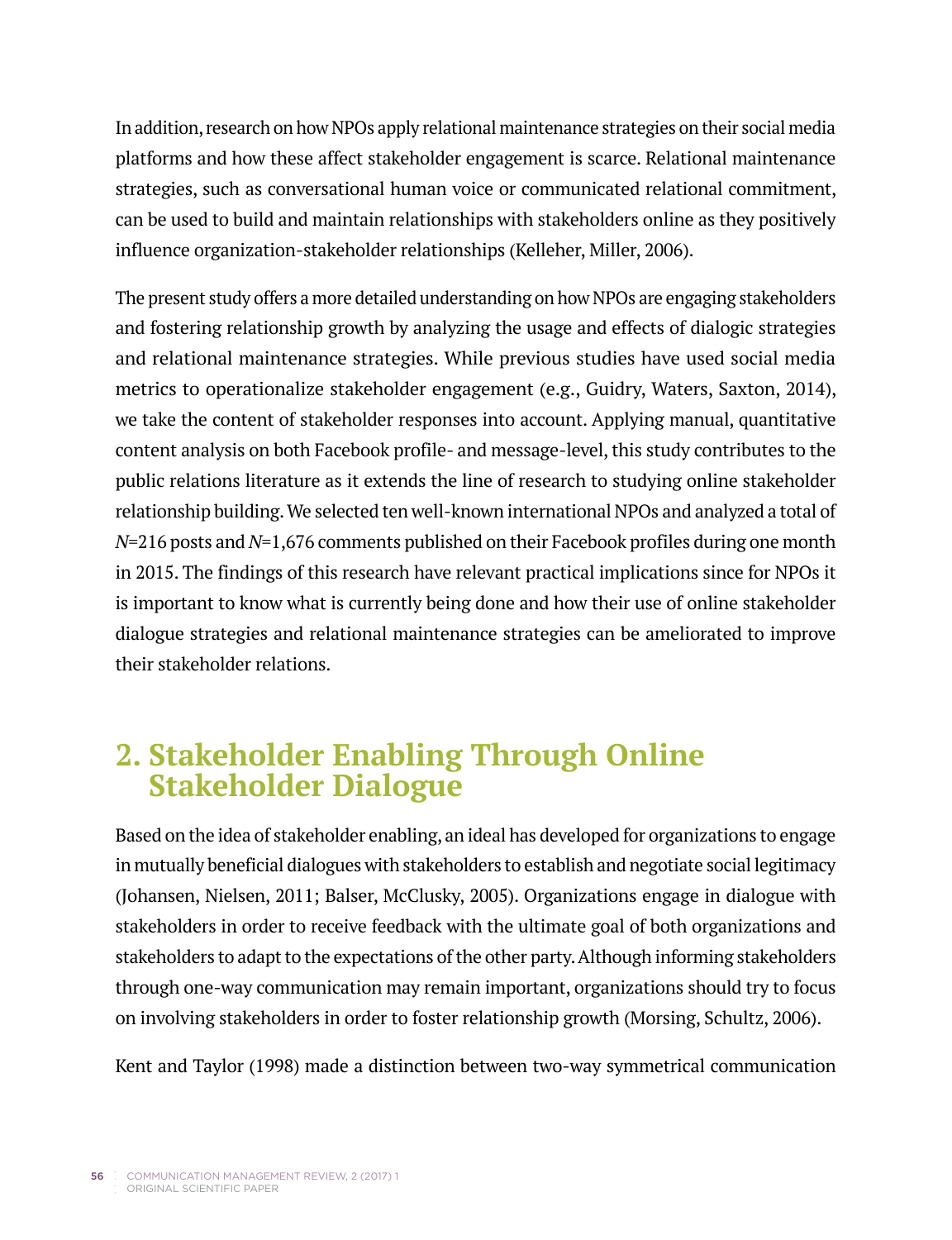and dialogic communication. They argued that two-way symmetrical communication is the *process* whereby an organization and its stakeholders communicate in an interactive way. Dialogic communication can rather be seen as a *product* of ongoing two-way communication: a type of relational interaction in which a relationship exists (Kent, Taylor, 1998, 2002). Engaging in dialogue changes the relationship between organization and stakeholder as it underlines their equality (Kent, Taylor, 2002). It is therefore regarded as a more ethical form of communication (Theunissen, Noordin, 2012). What distinguishes dialogue from other forms of two-way communication, such as a discussion or debate, is an emphasis on openness, willingness to consider alternative viewpoints, and understanding between parties (Burchell, Cook, 2008). When engaging in true dialogic communication, two or more parties negotiate ideas and opinions by listening to and engaging with each other, incorporating the goal of building common ground (Burchell, Cook, 2008; Kent, Taylor, 1998). Dialogue will therefore lead to greater knowledge and understanding, both integral to relationships (Theunissen, Noordin, 2012).

Because of its distinct characteristics, such as the possibility for real-time interaction and not being bound by space and time, social networking sites are an important platform to engage in dialogue and build relationships (Kent, 2010). Besides communicating directly with publics, social media's strength is that messages are delivered in a format that stimulates engagement leading to relationship growth (Kent, Taylor, 2002; McCorkindale, DiStaso, Sisco, 2013).

# **3. Online Dialogic Strategies**

By presenting different online dialogue strategies, Kent and Taylor (1998) paved the way for research investigating the use of online dialogue strategies by organizations (e.g. Kelleher, 2009; Kelleher, Miller, 2006; Waters et al., 2009; Lovejoy, Saxton, 2012; Seltzer, Mitrook, 2007). Four strategies are mentioned routinely within the public relations literature. The first is *usefulness of information*. Organizations should provide information, which is of value to all stakeholders. This could include information about the organization, its history and mission, how to donate money or become affiliated (Kent, Taylor, 1998; Ingenhoff, Koelling, 2009; Rybalko, Seltzer, 2010). Second, organizations should encourage the *conservation of visitors*. Stakeholders should be stimulated by the organization to stay on their page rather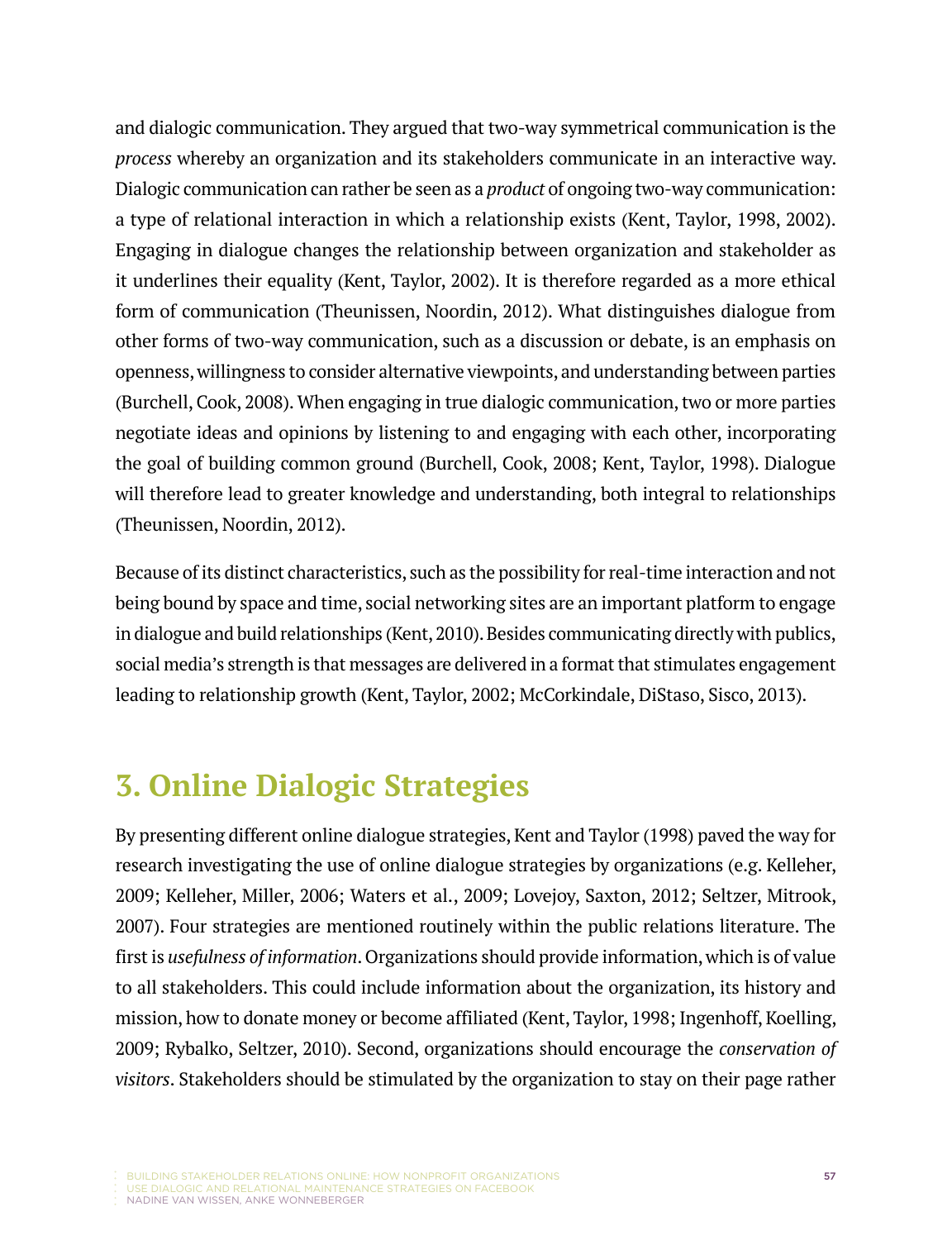than going to the pages of competitors (Taylor et al., 2001). Organizations can try to stimulate conservation of visitors by linking to other pages owned by the organization (Rybalko, Seltzer, 2010). Furthermore, organizations should stimulate the *generation of return visits*  by implementing features that make it interesting for stakeholders to return to the page. Building relationships with stakeholders takes time and cannot be established in a single visit (Taylor et al., 2001). Encouraging visitors to return can be done by offering updated information, events calendars, or asking stakeholders to return (Taylor et al., 2001). The final and most important aspect of dialogic communication is the *dialogic loop* implying that the organization and stakeholders send mutual feedback (Kent, Taylor, 1998). Applying a dialogic loop can be defined as whether the organization poses a question to start the dialogue or responds to questions and comments (Rybalko, Seltzer, 2010).

These four dialogic strategies can be divided into two clusters: the technical and design cluster, consisting of the usefulness of information and the conservation of visitors, and the dialogic cluster, consisting of generation of return visits and dialogic loop (Taylor et al., 2001). It is argued that even if an organization follows the first three dialogic strategies, they will never achieve true dialogue until they apply a dialogic loop (Taylor et al., 2001). Interactions in the form of dialogue must take place for relationships to fully thrive as dialogue forms the foundation for successful and ongoing relationships (Taylor et al., 2001; Jo, Kim, 2003). These dialogic strategies have originally been developed to study stakeholder dialogue on corporate websites and the use of these dialogic strategies on websites has often been examined (Ingenhoff, Koelling, 2009; Kent, Taylor, White, 2003; Kent, Taylor, 1998; Taylor et al., 2001; Taylor, Kent, 2004). However, little is known in relation to NPOs usage of these online dialogic strategies on their corporate Facebook page:

*RQ1:* To what extent do NPOs apply dialogic strategies on their corporate Facebook profile?

Although researchers mentioned the importance of the dialogic aspect, several studies indicate that NPOs use social media to a large extent for informational purposes (Guidry et al., 2014; Park et al., 2016; Huang et al., 2016). The research of Taylor et al. (2001) showed that activist organizations embraced the technical and design aspect of stakeholder relationship building on their websites, while the dialogical aspect of stakeholder relationship building remained underdeveloped. In addition, Ingenhoff and Koelling (2009) studied the websites of Swiss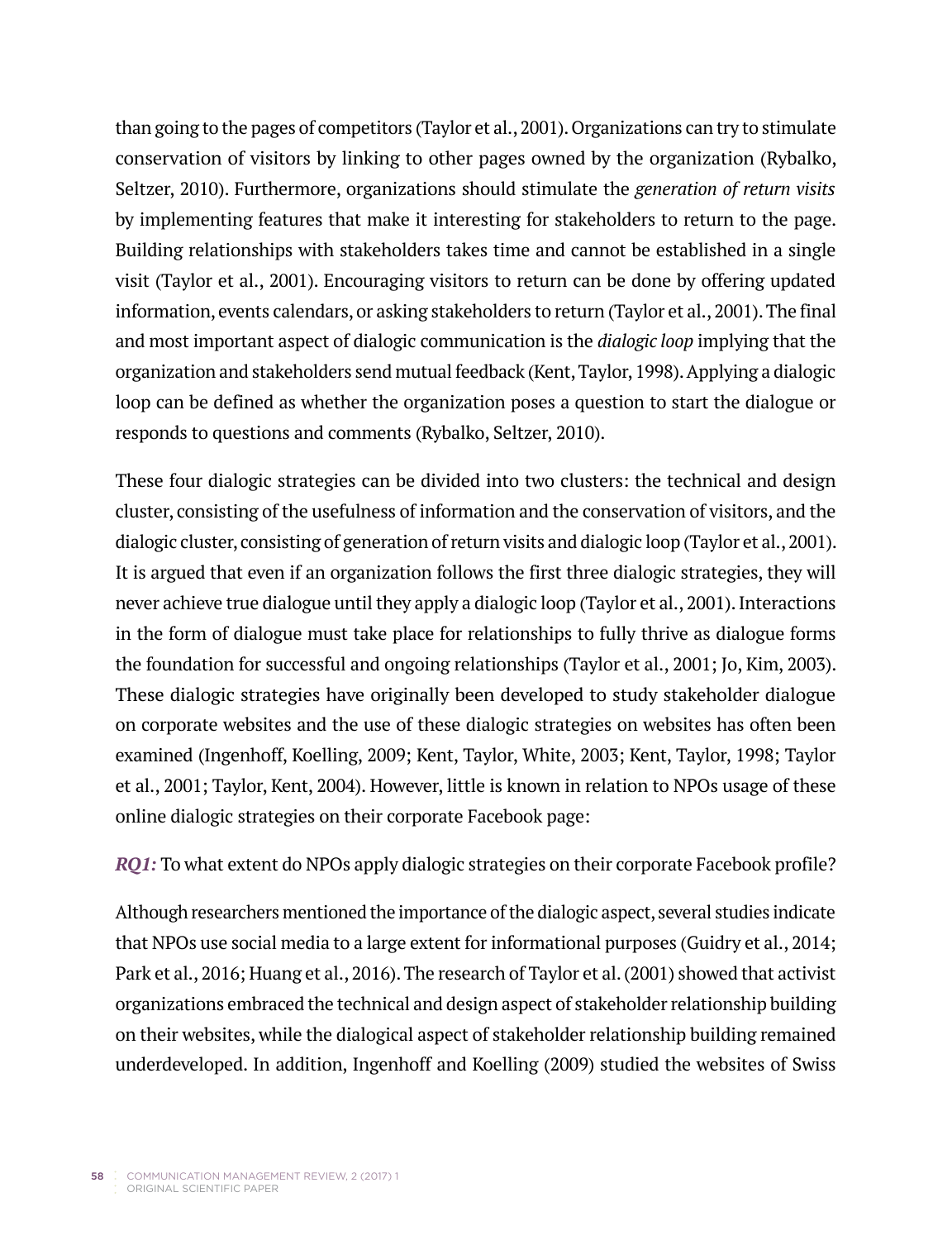NPOs and found that these websites do meet the technical and design aspects for dialogic communication, but also lack the realization of dialogic features. These studies showed that NPOs fall short in applying the dialogical aspect of stakeholder relationships building on their corporate websites. The same might apply to the Facebook pages of NPOs:

*H1:* NPOs' Facebook pages feature more technical and design aspects compared to dialogic features.

## **3.1. Stakeholders' Online Response**

By studying how organizations can initiate stakeholder dialogue and apply strategies to build stakeholder relations online, research has mostly focused on the organizations position within stakeholder dialogue (Ingenhoff, Koelling, 2009; Kent et al., 2003; Kent, Taylor, 1998; Taylor et al., 2001; Taylor, Kent, 2004). Research on stakeholders' online response to organizational relationship-building communication efforts is scarce, even though social networking sites provide scholars with the opportunity to study stakeholders' response objectively in realtime without the interference of any stimulation (Saxton, Waters, 2014). Bortree and Seltzer (2009) showed that organizational engagement in the form of organizational comments in dialogic spaces positively influence dialogic outcomes, such as network activity and growth (Bortree, Seltzer, 2009). However, this study only examined the effect on the Facebook level, without looking at the actual messages organizations send and stakeholders' response to these. Research on the effects of the content of organizational messages found that especially community building messages, promoting interactivity and dialogue, positively influenced stakeholders' response as these messages boosted stakeholders' interest and engagement (Saxton, Waters, 2014). Moreover, Bellucci and Manetti (2017) found a positive tenor in stakeholder comments to NPO posts.

These studies suggest that organizations' focus on initiating stakeholder dialogue can positively influence stakeholders' online response (also see Theunissen, Noordin, 2012; Morsing, Schultz, 2006). Based on the prior arguments it is expected that the communication strategy of a dialogic loop will positively influence stakeholders' response, like stakeholders' interest in the content of the organization's message and stakeholders' engagement with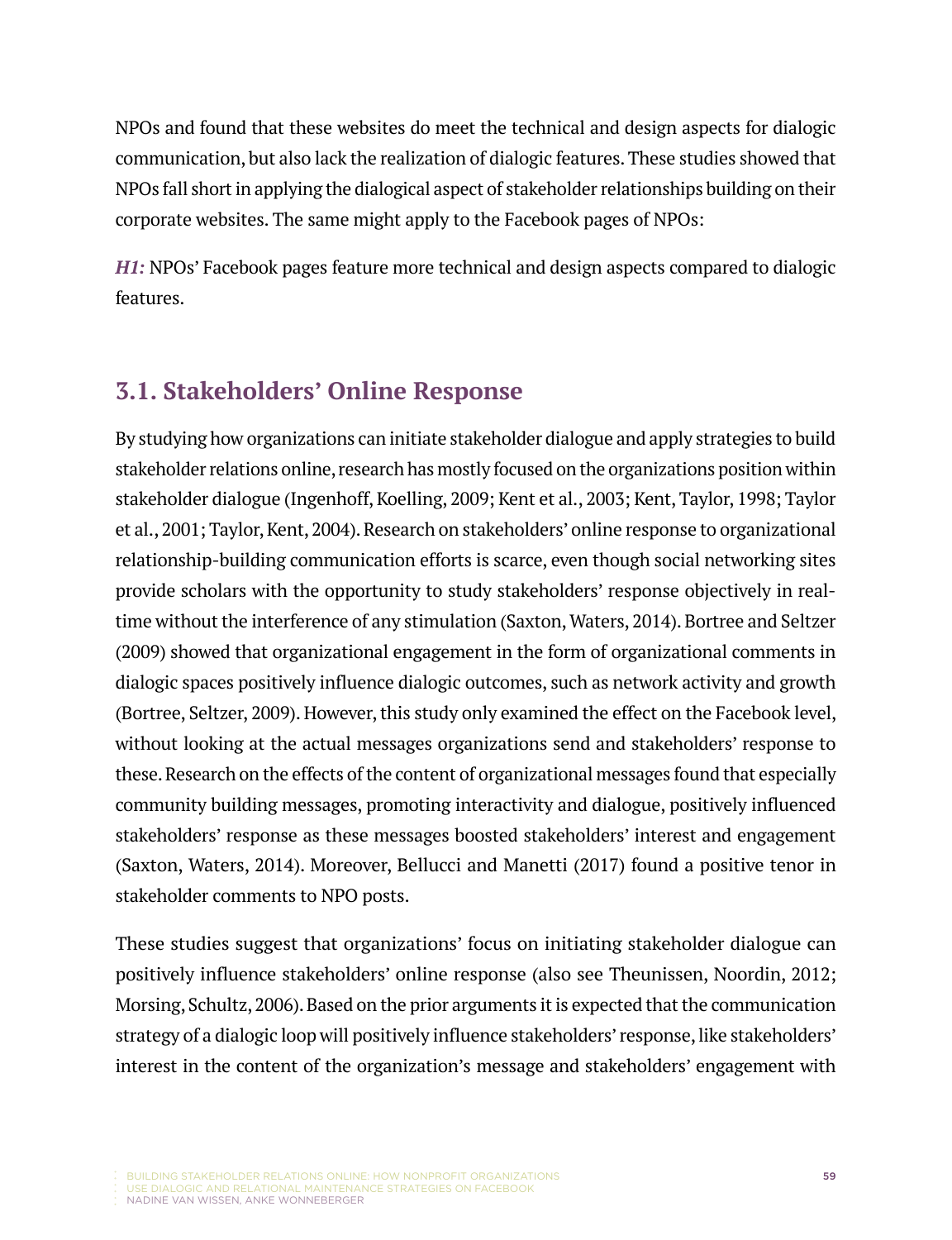the dialogue. Furthermore, it can be assumed that stakeholders will put more effort in the dialogue by providing a more extensive replies. Concluding from this review, the following hypothesis results:

*H2:* The application of a dialogic loop on NPOs Facebook pages positively influences stakeholders' (a) interest, (b) engagement, and (c) effort.

# **3.2. Relational Maintenance Strategies to Build and Maintain Relationships**

When organizations engage with their stakeholders online, they can apply relational maintenance strategies. Based on interpersonal communication literature two relational maintenance strategies have been studied regularly: communicated relational commitment and conversational human voice (Kelleher, 2009). Conversational human voice is used by organizations to connect with their stakeholders on a personal level. This gives stakeholders the feeling of having a conversation with an actual human instead of a lifeless organization (Park, Lee, 2013). Research showed that conversational human voice leads to positive attitudes towards an organization and an increases the intention to engage in positive word of mouth (Yung, Kang, Johnson, 2010). In addition, Kelleher and Miller (2006) showed that this strategy positively influences stakeholders' perception of their relationship with the organization as it increased stakeholders' trust in the organization, satisfaction of the organization and commitment to the organization. Although research on the use of a conversational human voice showed the effectiveness of this strategy, whether this strategy is in practice used by NPOs on social media has yet to be studied:

*RQ2:* To what extent do NPOs apply the relational maintenance strategy of conversational human voice on their corporate Facebook page?

Based on the presented research showing favorable effects of conversational human voice it is hypothesized that:

*H3:* The use of a conversational human voice on NPOs Facebook pages positively influences stakeholders' (a) interest, (b) engagement, and (c) effort.

Communicated relational commitment, the second relational maintenance strategy, is used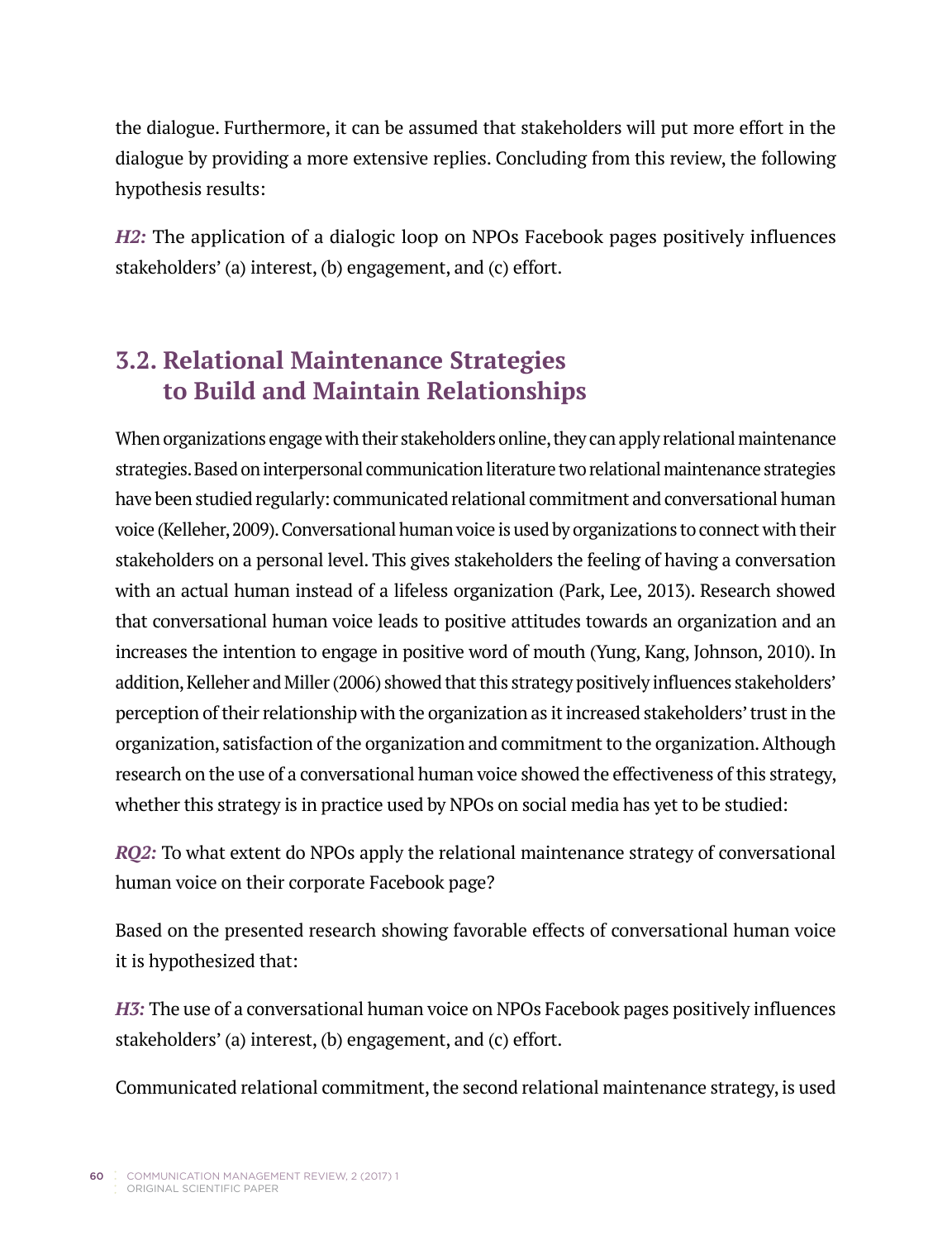by organizations to communicate legitimacy and openness to their stakeholders (Smith, 2010) and can be found in expressions of members of an organization regarding "their commitment to building and maintaining a relationship" (Kelleher, 2009, p. 176). Openness is about openly and freely discussing issues, thoughts and ideas. Assurance is another important feature in the sense that organizations assure their stakeholders that their concerns are legitimate, while also showing they are committed to maintaining the relationships with their stakeholders (Kelleher, 2009; Kelleher, Miller, 2006). Studying the effects of communicated relational commitment in weblogs Kelleher and Miller (2006) found that like the use of this strategy positively affected stakeholders' trust, satisfaction, and commitment (Kelleher, Miller, 2006). However, little is known about how NPOs apply this strategy on their Facebook pages:

*RQ3:* To what extent do NPOs apply the relational maintenance strategy of communicated relational commitment on their corporate Facebook page?

As research showed the positive influence of the use of communicated relational commitment on stakeholders' perception of their relationship with an organization, it can be assumed that:

*H4:* The use of communicated relational commitment on NPOs' Facebook pages positively influences stakeholders' (a) interest, (b) engagement, and (c) effort.

# **4. Method**

## **4.1. Research Design and Sample**

A quantitative content analysis of the Facebook pages of NPOs was conducted with the goal of investigating how these organizations are using dialogic strategies and online relational maintenance strategies. In addition, stakeholders' comments were studied to investigate stakeholders' online response to such organizational relationship-building communication efforts. Facebook was chosen for the analysis as Facebook is globally the most popular social networking site where organizations and stakeholders can communicate as equal partners without any limitations of words (Waters et al., 2009). The program NVivo was used to gather the coding material.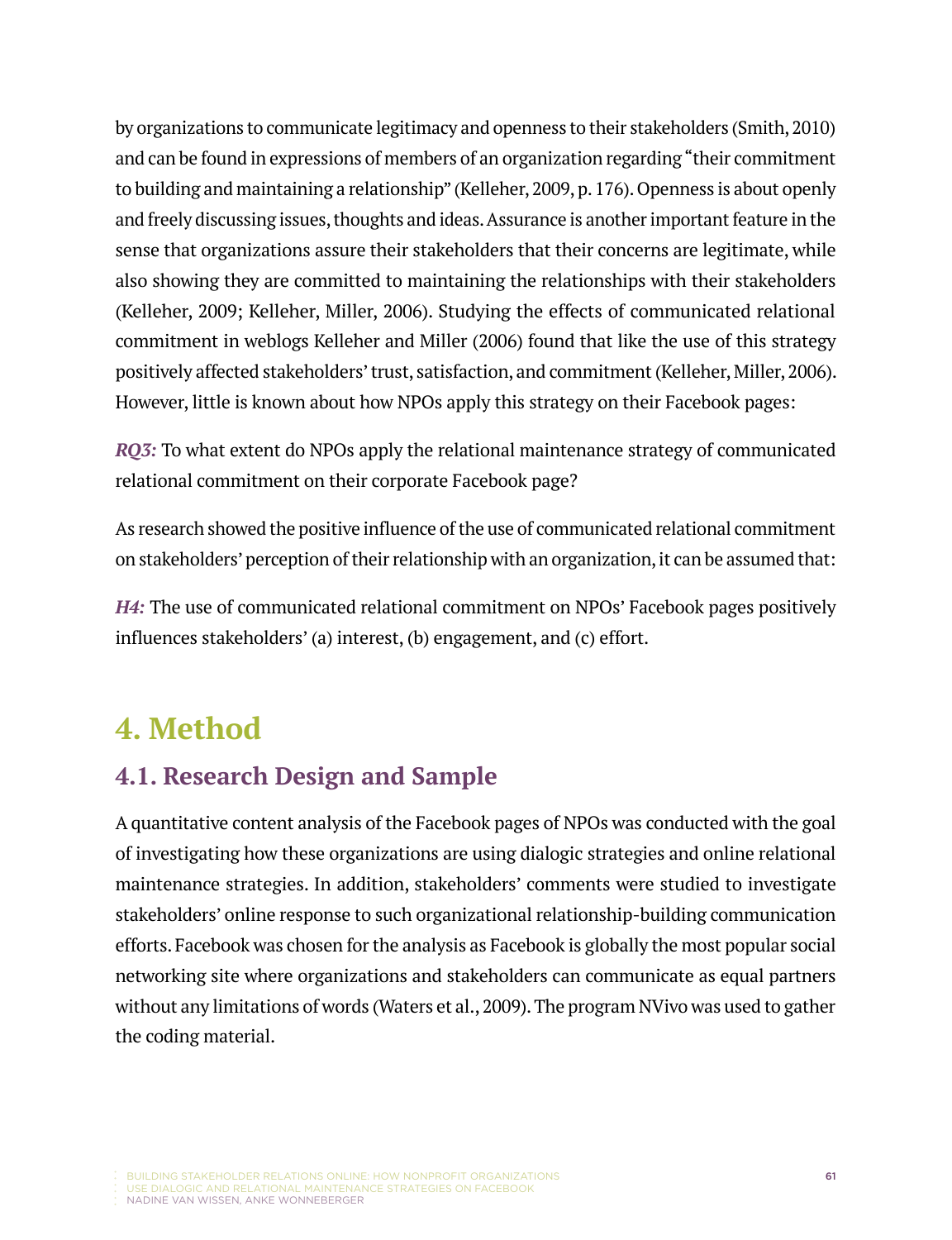#### **4.1.1. Organizations**

For this study, ten NPOs were selected from a list of the top 50 nonprofits on Facebook based on their number of Facebook likes (Top Nonprofits on Facebook, 2014). The following criteria were applied for the selection: Only NPOs with an international character, meaning they are active in multiple countries and had an international corporate Facebook profile page in the English language, were selected. In addition, solely charitable organizations focusing on social or environmental causes were investigated (see Table A1 for an overview).

| <b>NPO</b>              | <b>Ranking</b> | <b>Number of posts</b> | <b>Number of comments</b> |
|-------------------------|----------------|------------------------|---------------------------|
| <b>UNICEF</b>           | $\mathbf{1}$   | 21                     | 35                        |
| Invisible Children      | $\overline{4}$ | $\overline{2}$         | $\Omega$                  |
| <b>PETA</b>             | 5              | 27                     | 87                        |
| <b>WWF</b>              | 10             | 23                     | $\Omega$                  |
| Greenpeace              | 13             | 24                     | 6                         |
| Human Rights Watch      | 22             | 26                     | $\mathbf{1}$              |
| Save the Children       | 28             | 24                     | 12                        |
| <b>World Vision</b>     | 29             | 30                     | $\mathbf{1}$              |
| <b>ONE</b>              | 31             | 19                     | $\mathbf{1}$              |
| Doctors without Borders | 37             | 20                     | 1                         |
| <b>Total</b>            |                | 216                    | 1,676                     |

**Table A1.** Sample overview

#### **4.1.2. Posts and Comments**

This study focused on corporate, English language Facebook pages. The organizational posts on the Facebook pages within a period of one month, from the March 1 to March 31, 2015 were selected. A timespan of one month prevented overrepresentation of one of the organizations (Herring, 2009). Importantly, for 'none of the selected organizations did any major exceptional events such as organizational crises take place during this period. Only stakeholder dialogue initiated by the organization was analyzed resulting in a sample of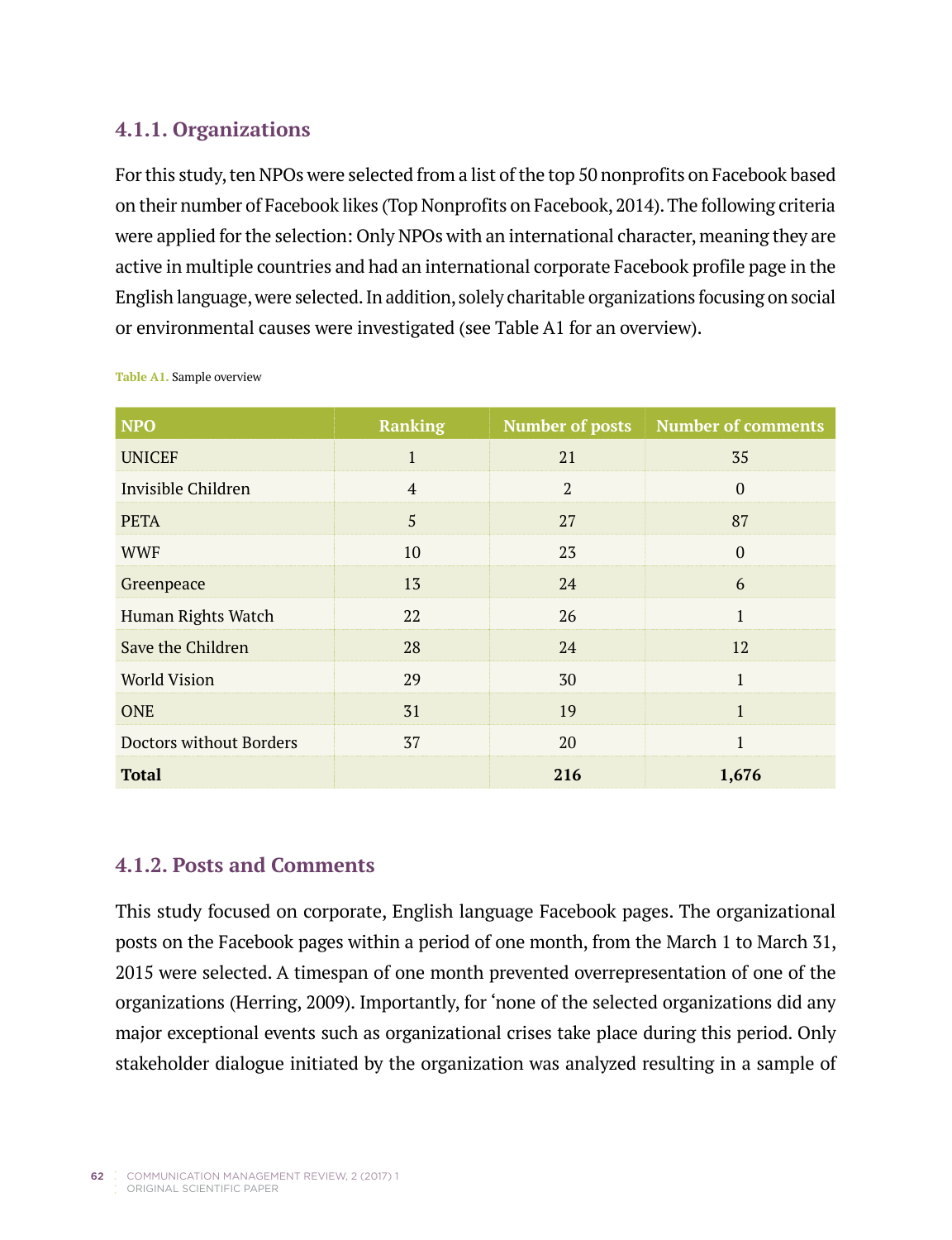*N*=216 Facebook posts. Except for one organization (Invisible Children), which had a high ranking but only few posts, the number of post was comparable, ranging from 19 to 30. In addition, the comments of both organization and stakeholders on the organizational posts were studied. Non-English posts and comments and comments that included advertisements were excluded. Due to the large amount of stakeholders' comments on posts (*M*=100.87), only the first 10 comments per post were studied resulting in a total of *N*=1,676 comments of stakeholders and organizations (Table A1).

#### **4.2. Measures**

The codebook was divided into three levels of coding units: the Facebook profile page, the posts and the comments. To assess intra-coder reliability, 10 percent of the posts and comments was coded again by the principal researcher. The average Krippendorf's Alpha of this study was .96 (*SD*=.07), ranging from .68 to 1.00 and was considered sufficient.

#### **4.2.1. Dialogic Strategies**

The features of the dialogic strategies were measured as dichotomous variables. *Usefulness of information* was measured by five items including whether or not the Facebook page had a corporate logo as profile picture, a cover photo related to the work of the NPO, and provided information about the NPOs mission, history, on how to become affiliated or contribute money (*M=*.75, *SD*=.16). *Conservation of visitors* was measured by three items including the presence of links to the website, to other Facebook pages, or to other social media channels of the same NPO (*M=*.63, *SD*=.19). *Generation of return visits* was measured by whether the NPO was active on Facebook, the Facebook page provided an event calendar, or explicitly invited stakeholders to return (*M=*.57, *SD*=.16). For the Facebook profile analysis the use of a *dialogic loop* was measured by whether the NPOs allowed stakeholders to post messages, the NPO explicitly invited stakeholders to reply to posts, and rules of conduct were available. The use of a dialogic loop was additionally measured on the posts and comments level by coding whether or not the organization asked a question or replied to stakeholder comments. The variables from both levels were combined (*M=*.50, *SD=*.18).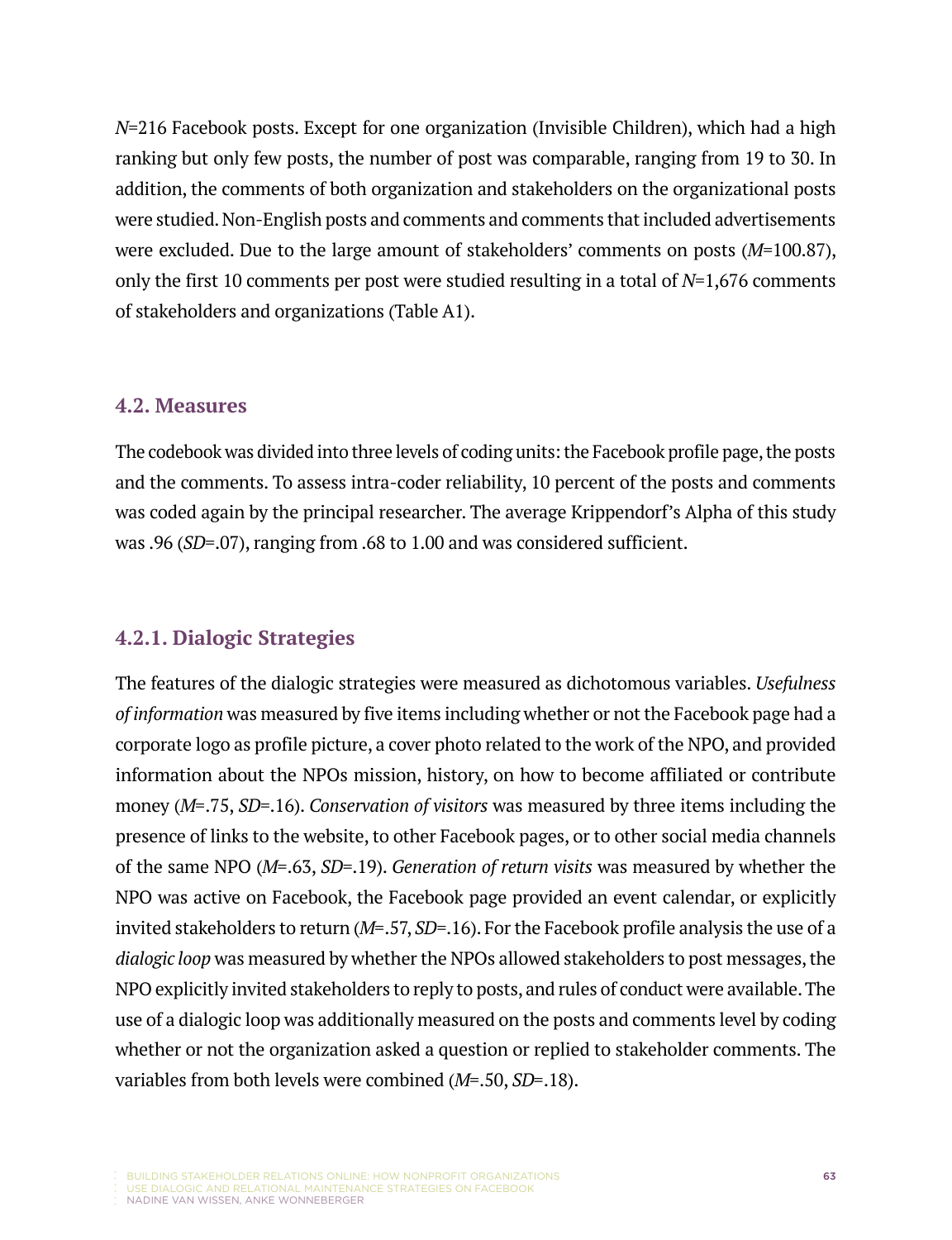#### **4.2.2. Relational Maintenance Strategies**

The scales of conversational human voice and communicated relational commitment were based on Kelleher and Miller (2006). Both scales consisted of average scores of six dummy variables. *Conversational human voice* (*M*=1.53, *SD*=1.12) included items on whether the organization used personalization of the message, used invitational rhetoric, informal speech, or a sense of humor, admitted a mistake or treats others as human. *Communicated relational commitment* (*M*=.06, *SD*=.34) was measured by seven items including the communication of aspects, such as commitment to maintain and desire to continue maintaining or building relationships with stakeholders, general commitment to stakeholders, references to future or long-term commitments, the nature of the organization, and quality of relationships.

#### **4.2.3. Stakeholders' Online Response**

To measure stakeholders' response to the application of a dialogic loop and relational maintenance strategies within the posts, four measures were used (Saxton, Waters, 2014). The number of likes (*M*=3,700.32, *SD*=6,298.00) indicated the level of *stakeholders' interest* in the content of organizational post, while the number of comments (*M*=100.87, *SD*=288.91) indicated the level of *stakeholders' engagement* with the content of the organizational post. The number of words (*M*=16.98, *SD*=17.48) used by stakeholders, measured *stakeholders' effort* in the dialogue by providing an extensive reply.

# **5. Results**

# **5.1. Dialogic Strategies**

RQ1 addressed the extent to which NPOs applied dialogic strategies on their Facebook profile. With a mean of 75%, the strategy *usefulness of information* was applied the most. While all ten NPOs portrayed a cover photo related to their work and provided information about their mission, only 50% provided information on how to become affiliated with the organization. The *dialogic loop* strategy was applied by 50% of the organizations by allowing stakeholders to post, inviting stakeholders to reply, or providing rules of conduct. The *generation of return visits*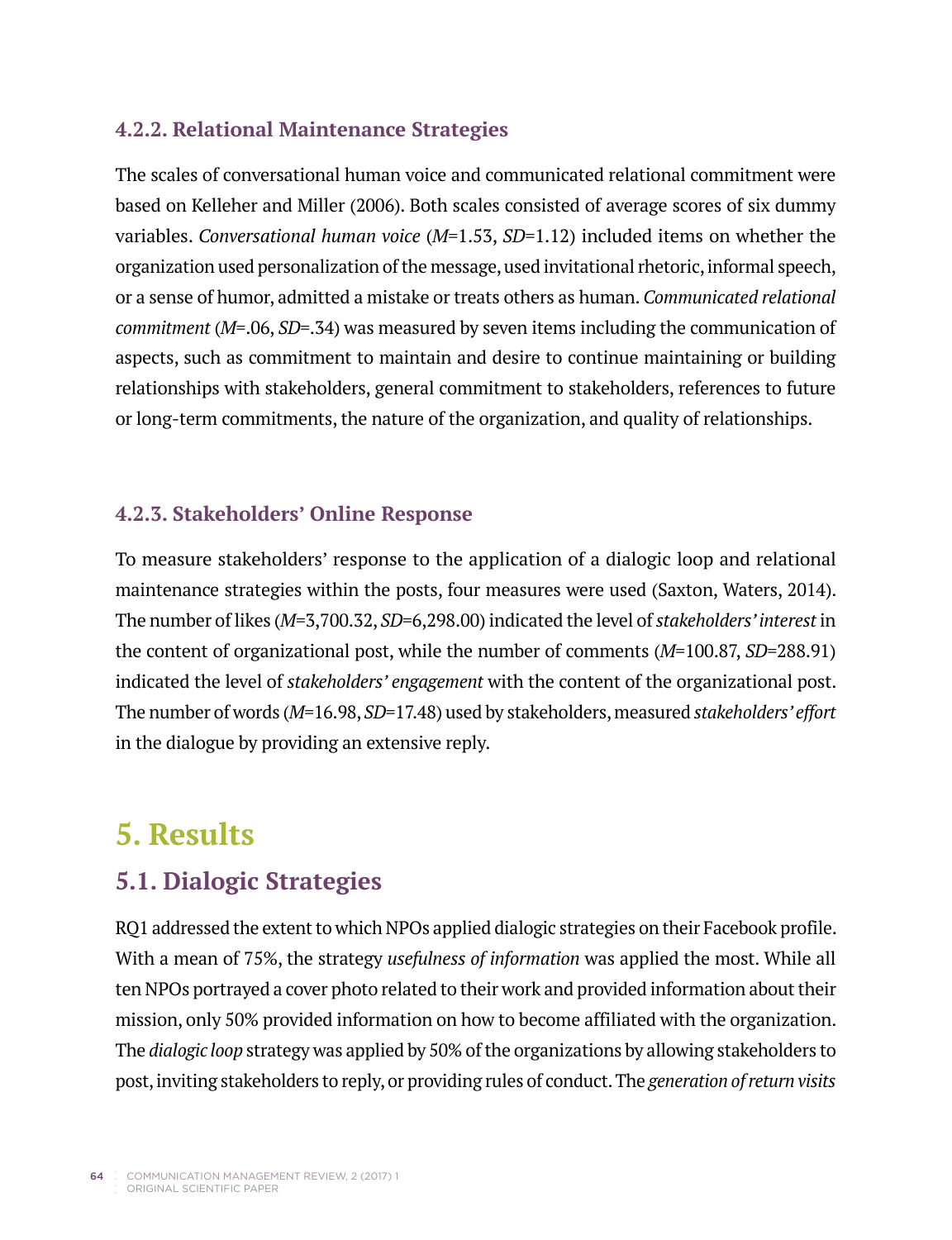strategy, in contrast, was not applied by the organizations in this study. Taking the strategies together, the organizations attached higher importance to the technical and design cluster (*M*=69, *SD*=14) then to the dialogic cluster (*M*=53, *SD*=13), *t*(9)=-2.632, *p*=.027, confirming H1.

Within the posts of the organizations, a *dialogic loop* consisting of at least one question and reply was applied in only 6% of all posts, and only by three organizations (PETA: 32% of all posts, followed by UNICEF: 14% and Greenpeace: 4%). Either a question or reply was applied in 33% of all posts, (ranging from 0% for Invisible Children to 67% for UNICEF). Within 61% of the posts, the NPOs did not apply a dialogic loop, i.e. neither asked questions nor replied to earlier comments (ranging from 7% for PETA to 87% for World Vision). At the comment level, a dialogic loop was applied in 1% of all comments. In total the NPOs replied to less than 5% of the stakeholder comments. While with 80% the majority of organizations in this study replied to the comments of stakeholders, none of the NPOs replied a second time when stakeholders replied to these replies. In sum, the results indicate that dialogic strategies are present, however, true dialogue is rather limited and there is considerable variation across organizations.

#### **5.1.1. Influence of Dialogic Loop on Stakeholder Response**

The use of a dialogic loop significantly predicted the amount of likes, as the results of a one-way ANOVA demonstrated (Table 1). It should be noted that this relation was moderate (*eta2* =.035). The posts with no question and no replies to comments of stakeholders received the least likes (*M*=2,754.60, *SD*=5,493.74), while the posts with a question and with replies from the NPO to stakeholders received the most likes (*M*=5,705.62, *SD*=5,400.05). Posts with either a question or replies from the organization received an average of 5,058.93 likes (*SD*=7,460.78). A post-hoc test revealed that only the difference in the amount of likes for posts with no question or replies from the NPO and posts with a question or reply was significant ( $M_{difference}$ =-2304.33, p=.037). H2a was supported: the use of a dialogic loop positively influenced stakeholders' interest.

The influence of the use of a dialogic loop on stakeholders' engagement was also significant (Table 1). Posts with no question and no replies from NPOs received the least comments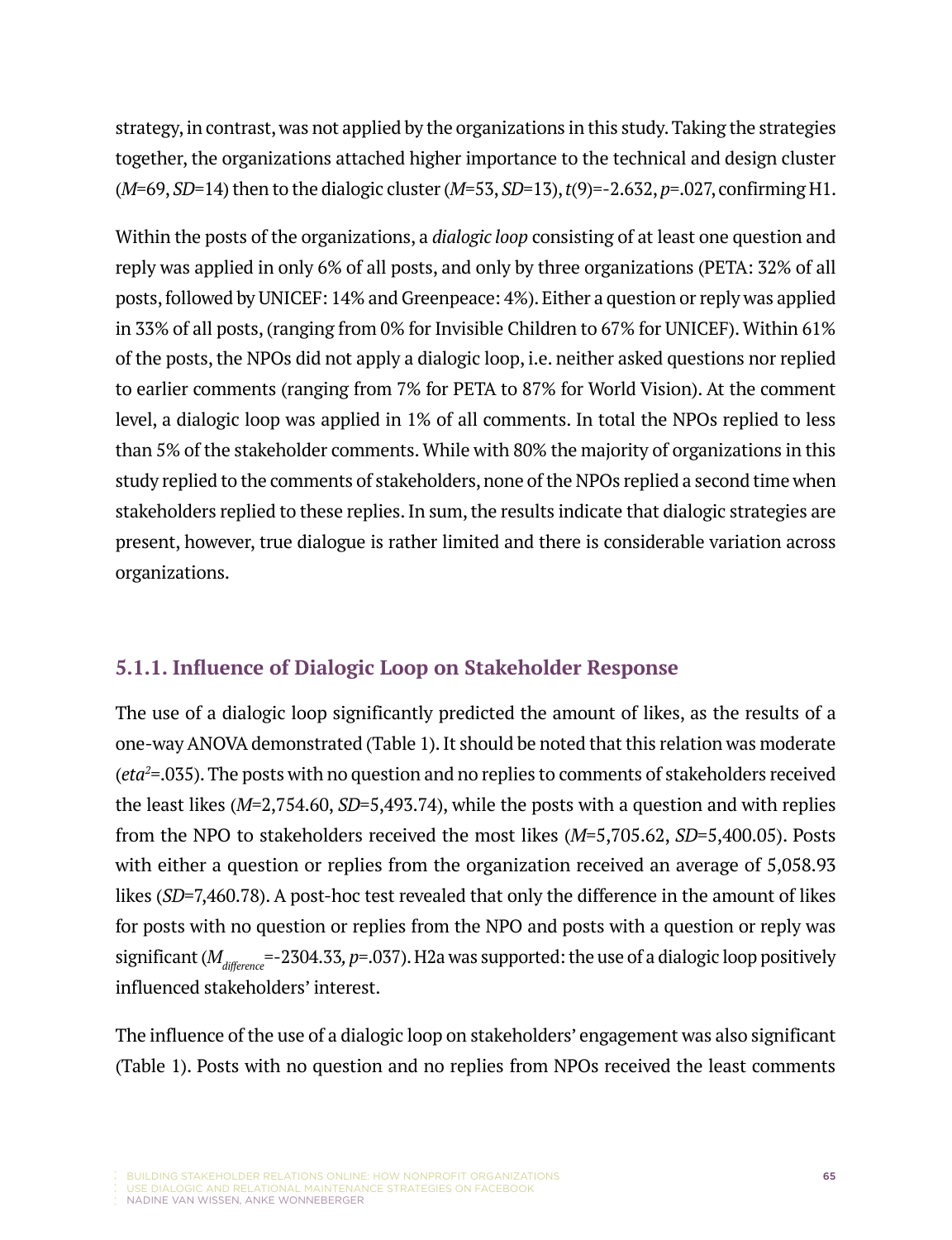(*M*=35.18, *SD*=53.72), while posts with a question and replies from NPOs received the most comments (*M*=527.23, *SD*=943.21). Posts with either a question or reply scored in between (*M*=143.40, *SD*=232.46). Post-hoc tests showed that all three differences were significant: the amount of comments between posts without question or replies and with either a question or a reply ( $M_{difference}$ =-108.22, *p*=.017) or both a question and reply ( $M_{difference}$ =-492.05, *p*<.001) and also posts with a question or a reply and posts with both a question and a reply (*Mdifference*=-383.83, *p*<.001). H2b was supported: dialogic loop positively influenced the amount of comments of stakeholders.

Lastly, the influence of a dialogic loop on stakeholders' effort turned out to be insignificant (Table 1). The influence of asking a question and replying to comments on the amount of words was tested separately, however, both the effect of asking a question (*t*(194)=-.215*, p=*.830) and replying to comments (*t*(194)*=.*217*, p*=.829) turned out to be insignificant. Therefore, hypothesis 2c was rejected: dialogic loop did not influence the extensiveness of the reply of the stakeholder, or stakeholders' effort.

|                   | Sum of Squares | df             | Mean Square | F      |       | n2   |
|-------------------|----------------|----------------|-------------|--------|-------|------|
| Interest          | 302338806      | 2              | 151169403   | 3.915  | .021  | .035 |
| <b>Engagement</b> | 3058669.14     | $\overline{2}$ | 1529334.57  | 21.880 | 5.001 | .17  |
| <b>Effort</b>     | 59259.540      | 2              | 307.044     | .502   | .606  |      |

**Table 1.** Influence of Conversational human voice: One-way ANOVA

Note. N=216

## **5.2. Relational Maintenance Strategies**

Within their posts and comments, organizations scored on average 1.53 (*SD*=1.12) on the use of a *conversational human voice*. A paired samples T-test indicated that the organizations applied a conversational human voice significantly more, *t*(215)=17.776, *p*<.001, 95%*CI*[1.100,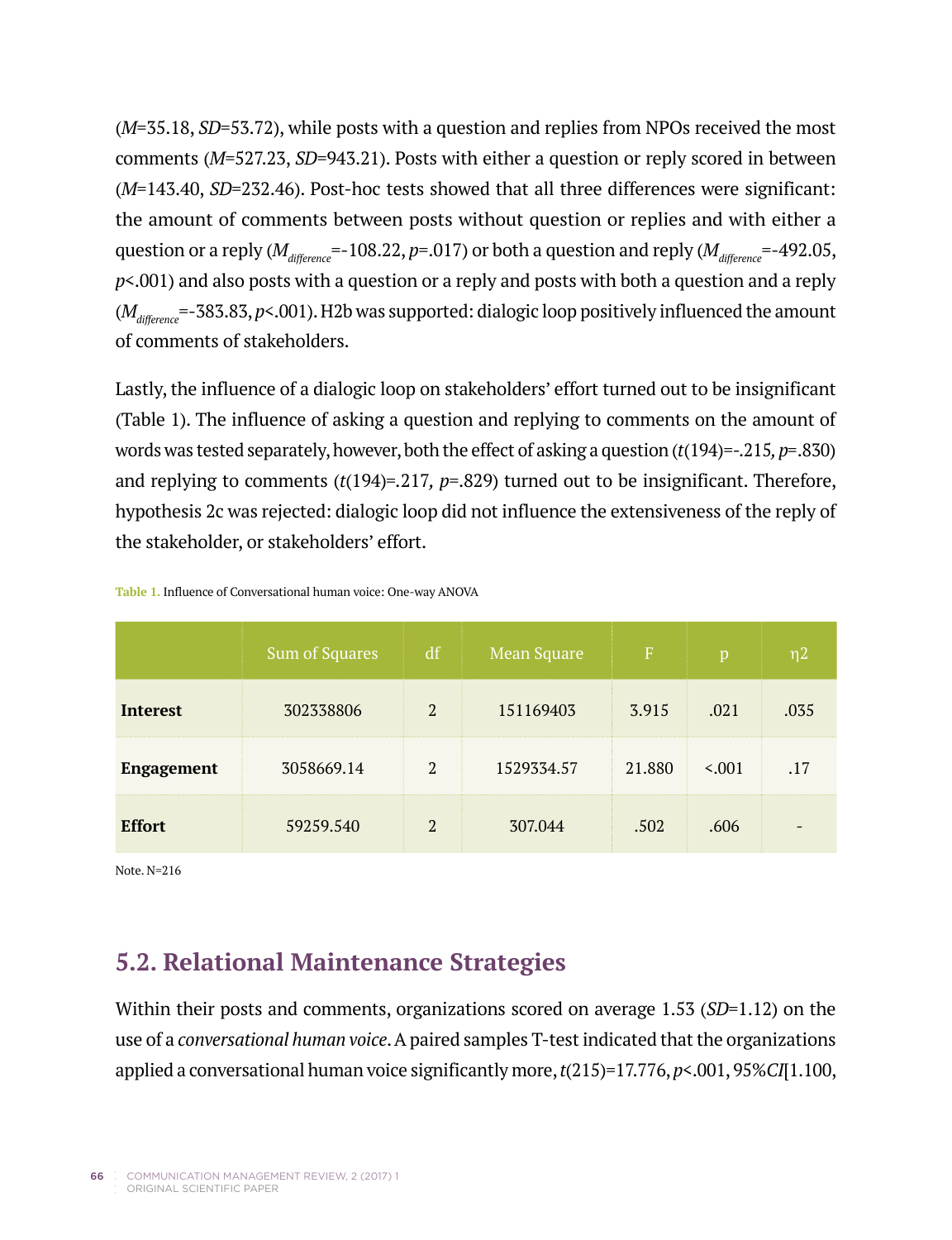1.375], in their comments (*M*=1.59, *SD*=.94) than in their posts (*M*=1.49, *SD*=1.23). Again, considerable variation could be observed. While overall, the conversational human voice was applied in 72% of posts and comments, this amount ranged from 35% for Human Rights Watch to 100% for PETA. Of the conversational human voice, the feature of informal speech was applied within 64.8% of the posts and comments. However, the feature of admitting a mistake was not applied by the organizations.

The organizations used communicated relational commitment less within their posts and comments than the conversational human voice as they scored an average of .06 (*SD*=.34). Fifty percent of the organizations used some of the features of communicated relational commitment, while the other half did not use any of these features. With a maximum of 10% of posts and comments per organization displaying communicated relational commitment, relatively little variation occurred with regard to this factor between organizations. The organizations mostly applied the feature of commitment to maintaining the relationship, as they applied this feature within 2.5% of their posts and comments. Both the feature of discussing the nature of the organization and emphasizing the quality of the relationship were never applied.

## **5.2.1. Influence of Relational Maintenance Strategies on Stakeholder Response**

The use of a conversational human voice had a positive, significant influence on stakeholder engagement, as a linear regression analysis demonstrated (Table 2). The use of a conversational human voice was associated with an increase in the number of stakeholder comments by 44.44%. It is important to note that although this result is significant, the amount of variance in the amount of comments predicted by the use of a conversational human voice is low (*R2* =.036). H3b was, therefore, marginally supported: the use of a conversational human voice positively influenced stakeholders' engagement. The use of a conversational human voice did not influence stakeholders' interest or the amount of words used by stakeholders in dialogue. Therefore, H3a and H3c were rejected. Finally, linear regression analysis showed that the use of communicated relational commitment had no significant effect on the level of stakeholder interest, engagement and effort (Table 3). Therefore, H4a, 4b, and 4c were rejected.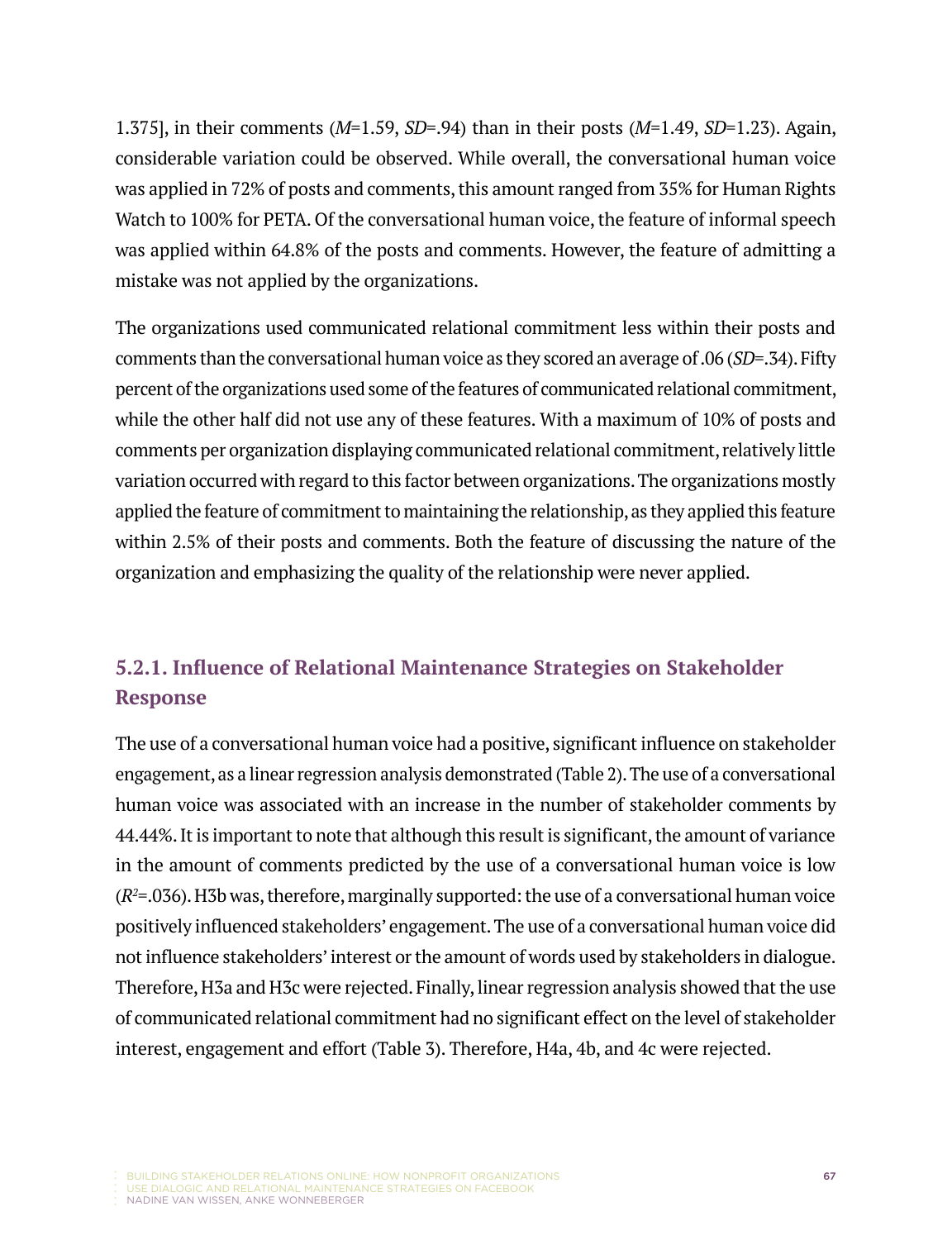**Table 2.** Regression analyses of conversational human voice on stakeholder response

| Dependent variable |                 |       |      |
|--------------------|-----------------|-------|------|
| Interest           | 468.81 (349.26) |       | DO X |
| <b>Effort</b>      | $-1.77(1.03)$   | - 122 |      |
| Engagement         | 44.44 (15.80)   |       |      |

Note. \* p <.05

**Table 3.** Regression analyses of communicated relational commitment on stakeholder response

| Dependent variable |                     |         |  |
|--------------------|---------------------|---------|--|
| Interest           | $-1207.74(1713.76)$ | $-.048$ |  |
| <b>Effort</b>      | $-4.36(7.26)$       | $-.043$ |  |
| Engagement         | $-57.16(78.61)$     | - 050   |  |

# **6. Conclusions and Discussion**

The aim of this study was, first, to examine how NPOs were using dialogic and relational maintenance strategies on their Facebook pages to foster stakeholder relationship growth. Second, the effects of both, dialogic and relational maintenance strategies on different forms of stakeholder involvement were examined. Applying both types of strategies on social media was assumed to strengthen relationships with stakeholders and contribute to social legitimacy (Morsing, Schulz, 2006; Kelleher, Miller, 2006; Ospina et al., 2002).

The results confirmed that the NPOs only marginally focused on applying stakeholder dialogue online (e.g., Lovejoy, Saxton, 2012). In agreement with previous research on NPO websites, we found that NPOs focused more on the technical and design aspect of dialogic strategies than on the dialogic aspect (Taylor et al., 2001; Ingenhoff, Koelling, 2009). The organizations mostly focused on providing useful information, while a dialogic loop was applied by only half of the organizations, meaning that merely half of the organizations explicitly allowed and asked stakeholders to actively participate online by posting messages. Also within their posts and comments, NPOs barely applied a dialogic loop by, for instance, asking questions or replying to stakeholders' comments. Moreover, dialogues between organizations and stakeholders were brief as none of the organizations replied to stakeholders a second time.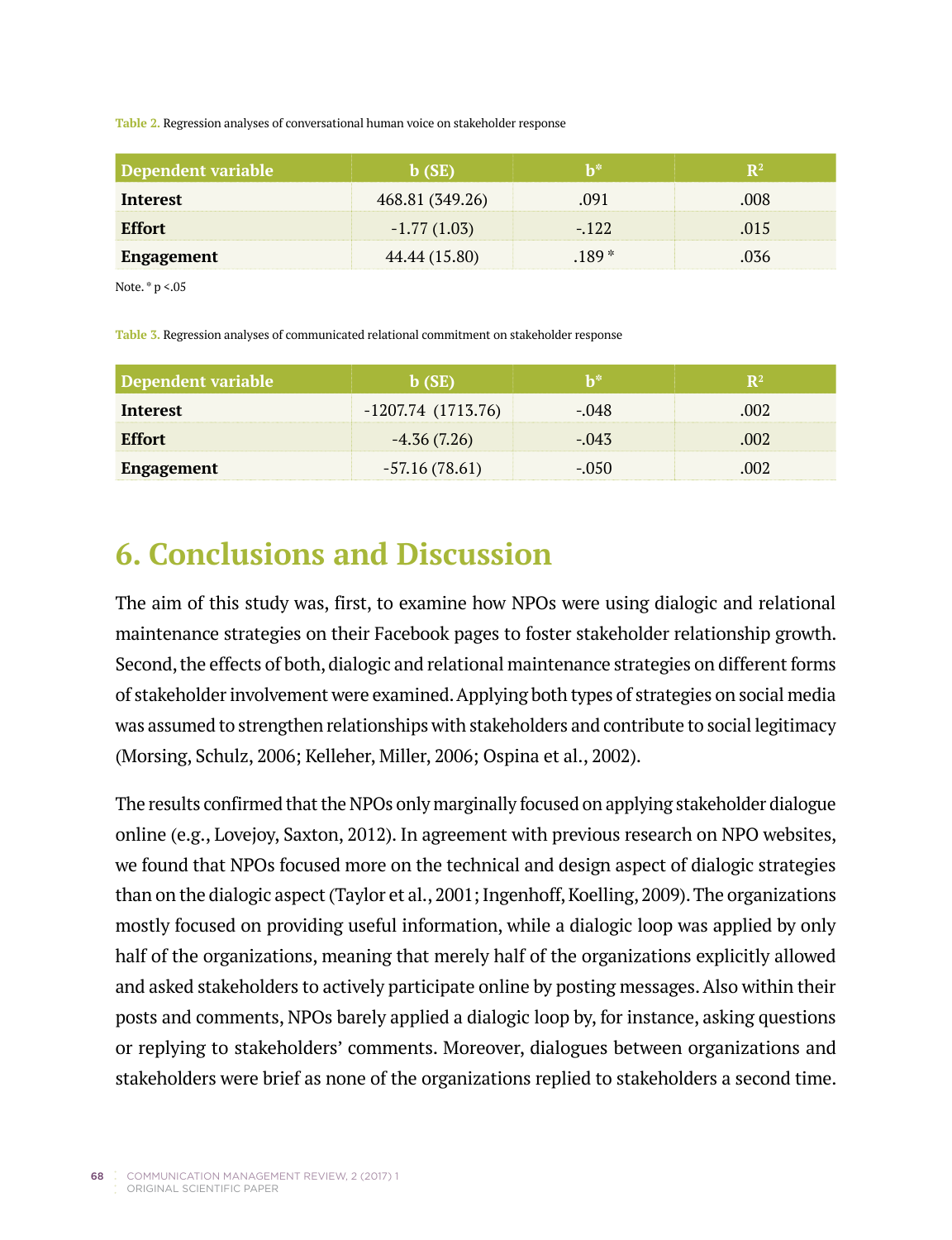In sum, stakeholder dialogue is taking place but only to a small extent.

Analyzing stakeholder responses revealed that applying a dialogic loop positively influenced stakeholders' interest and engagement. Consistent with previous findings (Saxton, Waters; 2014), the present study confirmed that stakeholder dialogue on social media is important as stakeholders show more interest and feel more engaged. Applying a dialogic loop, however, did not increase stakeholders' effort, measured by the extensiveness of stakeholders' replies. Future research should investigate the concept and measurement of dialogical effort more closely and map conditions under which stakeholders are more likely to put more effort in dialogue with organizations.

In addition to dialogue, we assumed that the organizations would make use of relational maintenance strategies as previous studies showed that these strategies would positively influence stakeholder relationships and stakeholders' supportive behavioral intentions towards an organization (Kelleher, Miller, 2006; Kelleher, 2009). This assumption was only slightly confirmed as the organizations barely applied a conversational human voice, which means that instead of communicating with stakeholders in an engaging and natural style, organizations mostly communicated with stakeholder in a corporate tone of voice. Although personalization of messages and informal speech were present, NPOs barely admitted a mistake, used humor, or asked for feedback. In addition, NPOs barely communicated legitimacy and their commitment to the relationships with stakeholders on Facebook.

The reason why NPOs hardly made use of these strategies may be explained by the finding that these relational maintenance strategies barely influenced stakeholders' online response. While conversational human voice was related to greater stakeholder engagement, the use of communicated relational commitment did not influence stakeholders' online response. Park and Lee (2013) found that applying a conversational human voice on weblogs was more likely to be recognized by stakeholders of for-profit organizations compared to NPOs. This might indicate that if NPOs apply conversational human voice or other relational maintenance strategies, stakeholders may be less likely to perceive this strategy and also less affected by it.

The findings of this study confirm that the NPOs hardly follow the advice of public relations literature, stating that stakeholder dialogue is essential for developing positive stakeholder relations (Ospina et al., 2002; Morsing, Schultz, 2006; Kelleher, Miller, 2006). If NPOs want to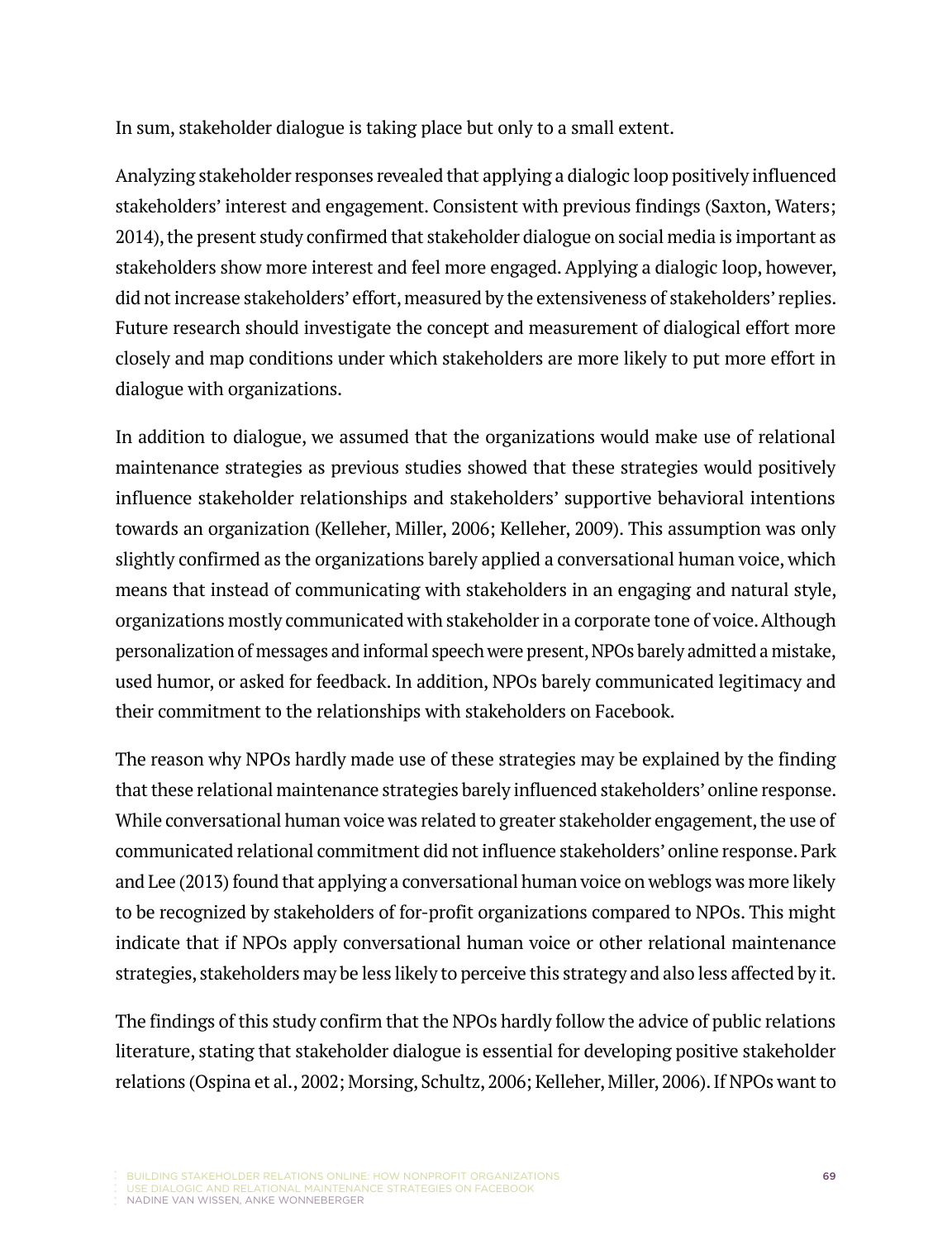gain social legitimacy the focus on managing positive stakeholder relations is fundamental (Balser, McClusky, 2005). In addition, literature also stated that especially social networking sites provide organizations with the possibility to easily manage these stakeholder relations and engage with stakeholders (Kent, 2010; McCorkindale et al., 2013). The reason why NPOs follow the advice of public relations scholars only to a small extent may be due to limited time and resources, which do not provide NPOs with the possibility to actively engage with stakeholders online. Another reason could be that NPOs, like other organizations, fear the loss of control when they engage in dialogue with stakeholders (van den Berg, Verhoeven, 2017). However, as social networking sites give organizations the opportunity to monitor what is being said about them and actually join in on the conversation, these platforms rather allow the organization to gain more control. In addition, the perception of control mutuality by stakeholders has been found to increase stakeholder participation (Sisson, 2017). Moreover, active involvement on social media has been found to increase loyalty toward an organization (Park et al., 2016). It is, of course, also important to question to what extent the application of stakeholder dialogue is realistic. It is not reasonable to assume that organizations can engage in dialogue online with each and every stakeholder. In addition, Morsing and Schultz (2006) mention that next to stakeholder dialogue, informing stakeholders remains important. However, little is known in relation to an effective balance between informative and dialogical messages.

## **6.1. Practical and Theoretical Implications**

This study contributes by not only analyzing the Facebook profiles of NPOs, but analyzing the content of posts and comments in particular. By doing this, the researchers respond to the call to study social media usage of organization on the message level (Guo, Saxton, 2014; Saxton, Waters, 2014). This study further contributes by investigating to what extent NPOs apply relational maintenance strategies on their Facebook pages. Previous studies have looked at the application of relational maintenance strategies on websites, blogs, and Twitter (Kelleher, 2009; Kelleher, Miller, 2006; Park, Lee, 2013). However, these studies mostly focus on experimental designs. How these strategies are used in practice and how NPOs use these strategies on Facebook specifically has never been studied. Research like this can provide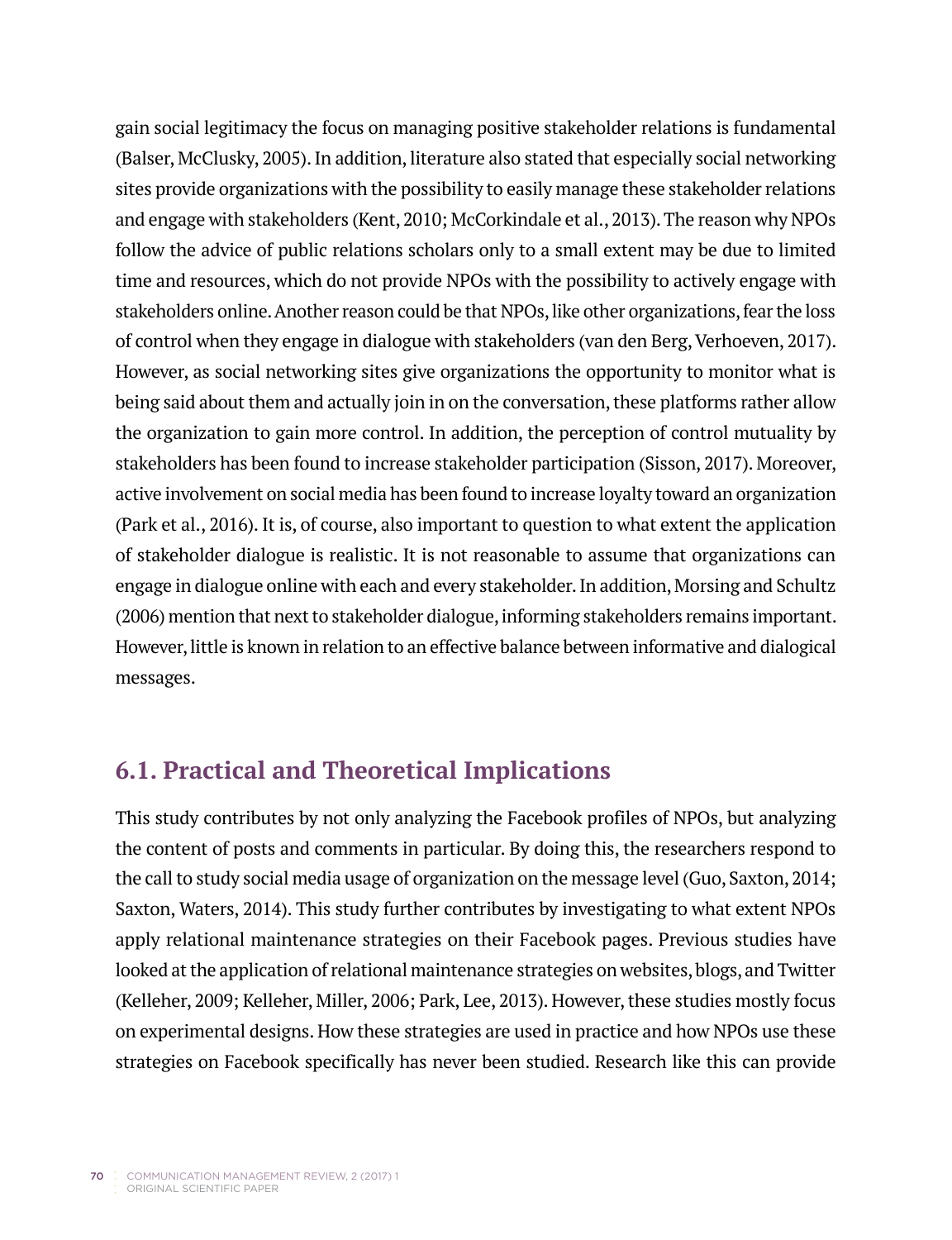new insights as to whether NPOs actually follow the advice of public relations practitioners and apply relational maintenance strategies.

Finally, this study contributes by studying stakeholders' online response on organizational relationship-building communication efforts. Research studying stakeholders' online response is scarce, although this can provide organizations with important feedback on their communication efforts. The aim in this study was to study the effect of a dialogic loop and relational maintenance strategies on stakeholders' online response. The findings did not support strong recommendations to apply relational maintenance strategies, as they did not influence stakeholders' online response. However, as this study shows that a dialogic loop did influence stakeholders' interest and engagement, this strategy is recommended to social media practitioners within NPOs.

## **6.2. Limitations and Suggestions for Future Research**

The present study focused on dialogues initiated by the organizations while other studies have also looked at stakeholder initiated dialogue (Cho, De Moya, 2014). In addition, within this study the amount of shares were not included as Saxton and Waters (2014) mentioned that shares are more focused on stakeholder-stakeholder interactions then on stakeholderorganization dialogue. Future research could take a more holistic perspective by also taking these aspects into account. Since the relational maintenance strategies were barely applied, the effect of these strategies on stakeholders' response could have been influenced. Higher scores on the scales of the strategies could have led to different or stronger outcomes. Experimental studies could further examine these relationships.

Although involving stakeholders by engaging in stakeholder dialogue is important, Morsing and Schultz (2006) mention that informing stakeholders should not be forgotten. Research has, indeed, shown that informative messages of NPOs are valued by stakeholders (Saxton, Waters, 2014). Future research should take a closer look at stakeholders' preferences for dialogical online communication from NPOs. What is a good balance between dialogue and providing information? Or under which circumstances are stakeholders willing to comment on posts?

Finally, we focused on ten organizations and found considerable variations in their usage of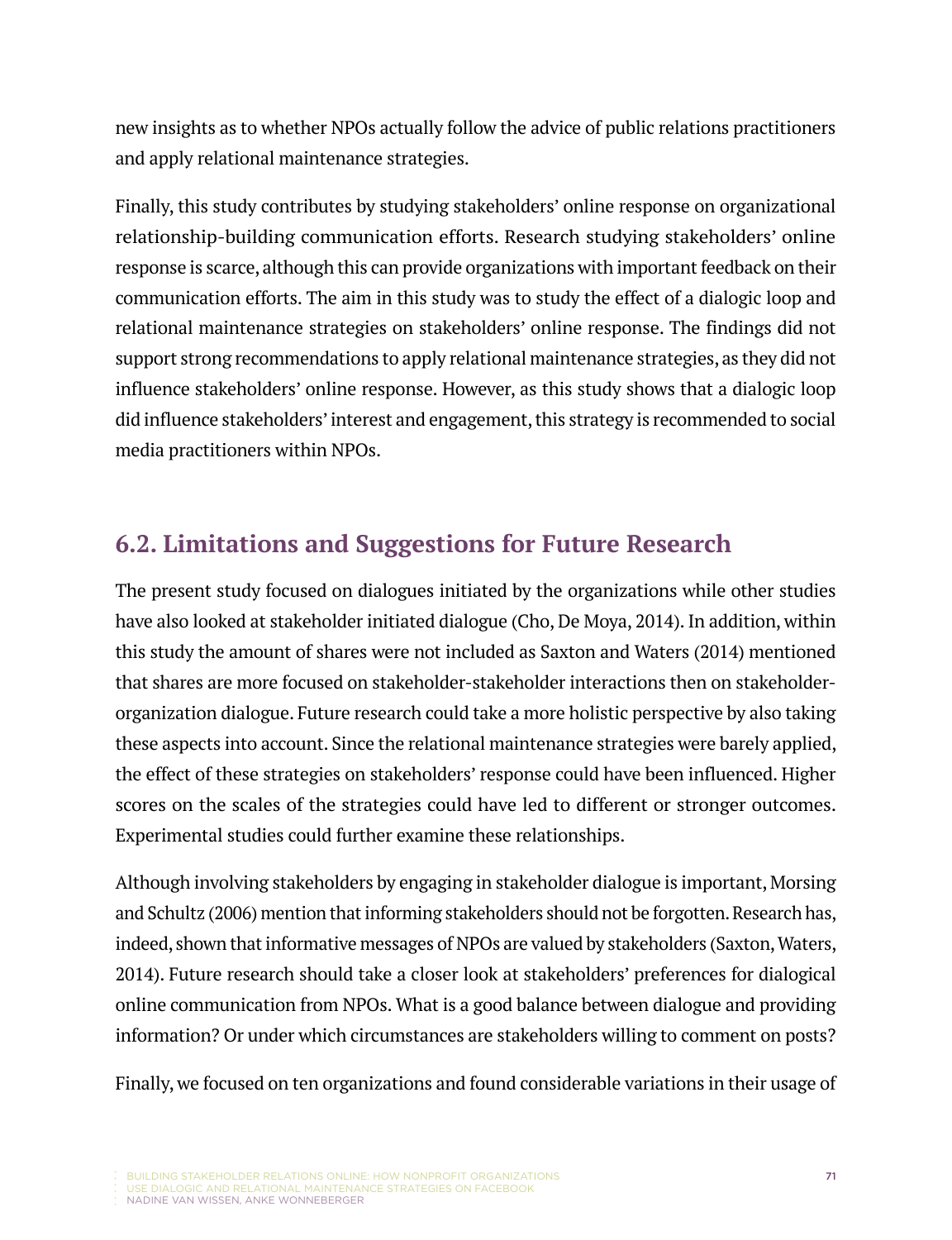dialogic strategies. Since these were the most popular international NPOs from the charity sector on Facebook, however, insights from this study can be regarded as relevant for other NPOs as well. While the analysis of Facebook conversations over the course of one month has assured comparability across organizations, a longitudinal approach would offer more insights on dynamic aspects of building stakeholder relationships online.

## **6.3. Concluding Thoughts**

This study extends the line of research on online stakeholder relations by examining the application of dialogic strategies and relational maintenance strategies on the Facebook pages of internationally active NPOs. Social networking sites offer organizations an important new platform to build stakeholder relations. This study contributes to public relations literature as it investigates NPOs usage of dialogic strategies and relational maintenance strategies on the message level. In addition, this study takes full advantage of the research opportunities of social media as it studies stakeholders' online response to NPOs relationship-building efforts. Future research should continue studying online stakeholder dialogue and stakeholders' preferences of online communication.

# **Reference List**

- **•** Balser, D., McClusky, J. (2005). Managing stakeholder relationships and nonprofit organization effectiveness. *Nonprofit Management and Leadership,* 15 (3), 295-315. DOI: 10.1002/nml.70.
- **•** Bellucci, M., Manetti, G. (2017). Facebook as a tool for supporting dialogic accounting? Evidence from large philanthropic foundations in the United States. *Accounting, Auditing & Accountability Journal,* 30 (4), 874-905. DOI: 10.1108/AAAJ-07-2015-2122.
- **•** Bortree, D., Seltzer, T. (2009). Dialogic strategies and outcomes: An analysis of environmental advocacy groups' Facebook profiles. *Public Relations Review,* 35 (3), 317-319. DOI: 10.1016/j.pubrev.2009.05.002.
- **•** Burchell, J., Cook, J. (2008). Stakeholder dialogue and organisational learning: Changing relationships between companies and NGOs. *Business Ethics: A European Review,* 17 (1), 35-46. DOI: 10.1111/j.1467-8608.2008.00518.
- **•** Cho, M., De Moya, M. (2014). Understanding public s' engagement with non-profit organisations through Facebook: A typology of messages and motivations behind public-initiated conversations. *Prism,* 11 (2), 1-12.
- **•** Greenleaf, J. (2016). Nonprofit use of social media: Insights from the field. *Global Journal of Community Psychology Practice,* 7 (3). Retrieved from http://www.gjcpp.org/en/article.php?issue=23&article=141. July, 15, 2017.
- **•** Guidry, J., Waters, R., Saxton, G. D. (2014). Moving social marketing beyond personal change to social change. Strategically using Twitter to mobilize supporters into vocal advocates. *Journal of Social Marketing*, 4 (3), 240-260. DOI: 10.1108/JSOCM-02-2014-0014.
- **•** Guo, C., Saxton, G. D. (2014). Tweeting social change: How social media are changing nonprofit advocacy. *Nonprofit and Voluntary Sector Quarterly,* 43 (1), 57-79. DOI: 10.1177/0899764012471585.
- **•** Herring, S. C. (2009). Web content analysis: Expanding the paradigm. In: Hunsinger, J., Klastrup, L., Allen, M. (Eds.), *International Handbook of Internet Research* (pp. 233-249). Dordrecht: Springer Netherlands. DOI: 10.1007/978-1-4020-9789-8\_14.
- **•** Huang, Y. C., Lin, Y. P., Saxton, G. D. (2016). Give me a like: How HIV/AIDS nonprofit organizations can engage their audience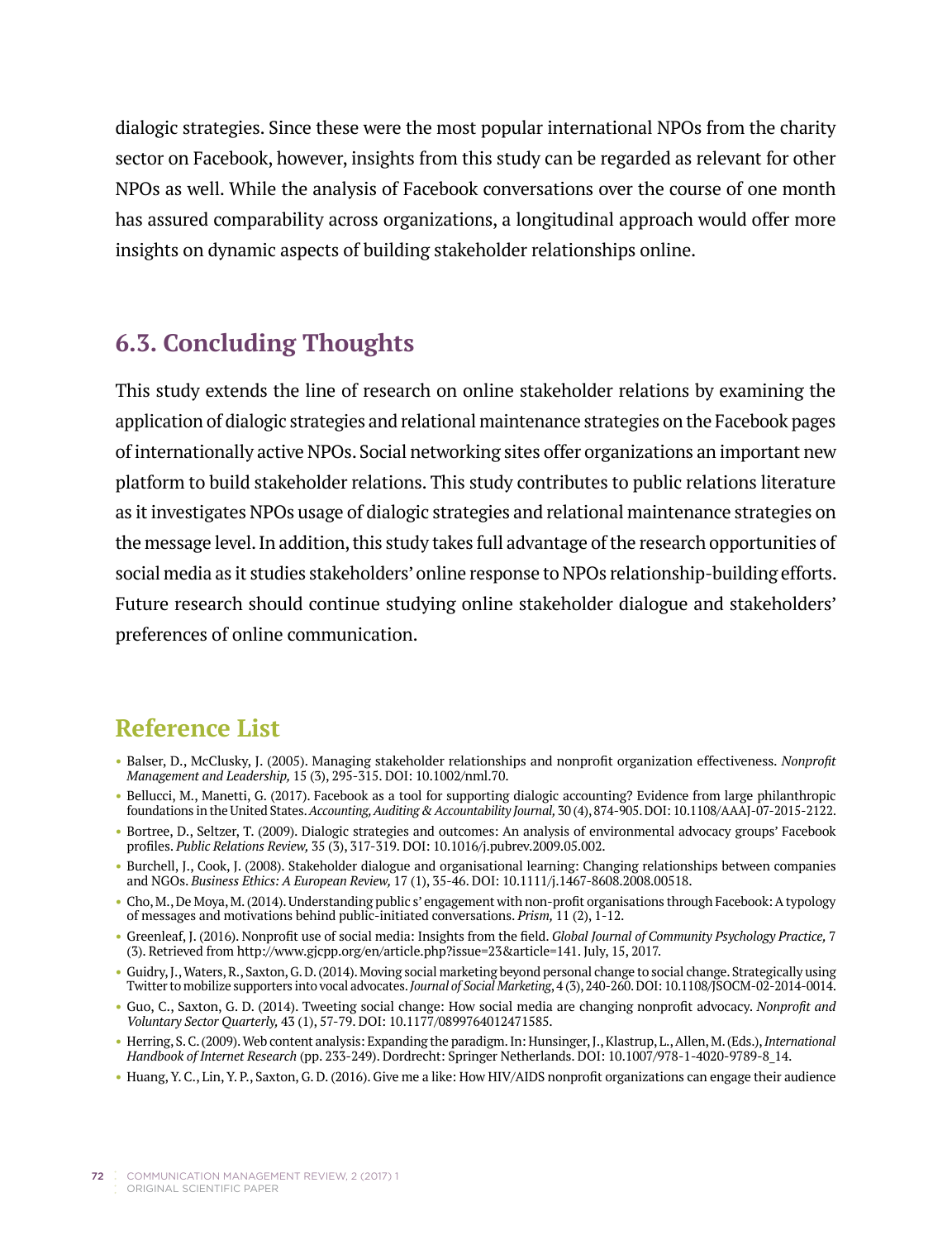on Facebook. *Aids Education and Prevention,* 28 (6), 539-556. DOI: 10.1521/aeap.2016.28.6.539.

- **•** Ingenhoff, D., Koelling, A. M. (2009). The potential of Web sites as a relationship building tool for charitable fundraising NPOs. *Public Relations Review,* 35, 66-73.
- **•** Jo, S., Kim, Y. (2003). The effect of web characteristics on relationship building. *Journal of Public Relations Research,* 15 (3), 199-223.
- **•** Johansen, T., Nielsen, A. (2011). Strategic stakeholder dialogues: a discursive perspective on relationship building. *Corporate Communications: An International Journal,* 16 (3), 204-217. DOI: 10.1108/13563281111156871.
- **•** Kelleher, T. (2009). Conversational voice, communicated commitment, and public relations outcomes in interactive online communication. *Journal of Communication,* 59 (1), 172-188. DOI: 10.1111/j.1460-2466.2008.01410.
- **•** Kelleher, T., Miller, B. (2006). Organizational blogs and the human voice: Relational strategies and relational outcomes. *Journal of Computer-Mediated Communication,* 11 (2), 395-414.
- **•** Kent, M. (2010). Directions in social media for professionals and scholars. In: Heath, R. (Ed.), *Handbook of Public Relations* (pp. 447-460). New York: Sage.
- **•** Kent, M., Taylor, M. (1998). Building dialogic relationships through the World Wide Web. *Public Relations Review,* 24 (3), 321-334.
- **•** Kent, M., Taylor, M. (2002). Toward a dialogic theory of public relations*. Public Relations Review,* 28 (1), 21-37.
- **•** Kent, M., Taylor, M., White, W. (2003). The relationship between website design and organizational responsiveness to stakeholders. *Public Relations Review*, 29 (1), 63-77.
- **•** Lovejoy, K., Saxton, G. D. (2012). Information, community and action: How nonprofit organizations use social media. *Journal of Computer-Mediated Communication,* 17 (3), 337-353.
- **•** McCorkindale, T., DiStaso, M., Sisco, H. (2013). How millennials are engaging and building relationships with organizations on Facebook. *The Journal of Social Media in Society*, 2 (1), 66-87.
- **•** Morsing, M., Schultz, M. (2006). Corporate social responsibility communication: stakeholder information, response and involvement strategies. *Business Ethics: A European Review,* 15 (4), 323-338.
- **•** Nah, S., Saxton, G. D. (2012). Modeling the adoption and use of social media by nonprofit organizations. *New Media & Society,*  0 (0), 1-20.
- **•** Ospina, S., Diaz, W., O'Sullivan, J. (2002). Negotiating accountability: Managerial lessons from identity-based nonprofit organizations. *Nonprofit and Voluntary Sector Quarterly,* 31 (1), 5-31.
- **•** Park, H., Lee, H. (2013). Show us you are real: The effect of human-versus- organizational presence on online relationship building through social networking sites. *Cyberpsychology, Behavior, and Social Networking,* 16 (4), 265-271.
- **•** Park, H., Reber, B. H., Chon, M. G. (2016). Tweeting as health communication: Health organizations' use of Twitter for health promotion and public engagement. *Journal of Health Communication,* 21 (2), 188-198. DOI: 10.1080/10810730.2015.1058435.
- **•** Park, J., Chung, T. L., Hall-Phillips, A., Anaza, N. A. (2016). Loyalty to social ventures in social media: The role of social cause involvement, identification, and commitment. *Journal of Nonprofit & Public Sector Marketing,* 28 (3), 185-208. DOI: 10.1080/10495142.2015.1015378.
- **•** Rybalko, S., Seltzer, T. (2010). Dialogic communication in 140 characters or less: How Fortune 500 companies engage stakeholders using Twitter. *Public Relations Review,* 36 (4), 336-341.
- **•** Saxton, G. D., Waters, R. (2014). What do stakeholders like on Facebook? Examining public reactions to nonprofit organizations' informational, promotional, and community-building messages. *Journal of Public Relations Research,* 26 (3), 280 -299.
- **•** Seltzer, T., Mitrook, M. (2007). The dialogic potential of weblogs in relationship building. *Public Relations Review,* 33 (2), 227- 229. DOI: 10.1016/j.pubrev.2007.02.011.
- **•** Sisson, D. C. (2017). Control mutuality, social media, and organization-public relationships: A study of local animal welfare organizations' donors. *Public Relations Review,* 43 (1), 179-189. DOI: 10.1016/j.pubrev.2016.10.007.
- **•** Smith, B. (2010). Socially distributing public relations: Twitter, Haiti, and interactivity in social media. *Public Relations Review,*  36 (4), 329-335.
- **•** Taylor, M., Kent, M. (2004). Web sites and their potential for public dialogue. *Atlantic Journal of Communication,* 12 (2), 59-76. DOI: 10.1207/s15456889ajc1202\_1.
- **•** Taylor, M., Kent, M., White, W. (2001). How activist organizations are using the Internet to build relationships. *Public Relations Review,* 27 (3), 263-284.
- **•** Theunissen, P., Noordin, W. (2012). Revisiting the concept "dialogue" in public relations. *Public Relations Review,* 38 (1), 5-13.
- **•** Top Nonprofits on Facebook. (2014). Retrieved from: https://topnonprofits.com/lists/top-nonprofits-on-facebook/. April 10, 2015.
- **•** Van den Berg, A., Verhoeven, J. W. M. (2017). Understanding social media governance: Seizing opportunities, staying out of trouble. *Corporate Communications: An International Journal*, 22 (1), 149-164. DOI: 10.1108/CCIJ-06-2015-0035.
- **•** Waters, R., Burnett, E., Lamm, A., Lucas, J. (2009). Engaging stakeholders through social networking: How nonprofit organizations are using Facebook. *Public Relations Review,* 35 (2), 102-106.
- **•** Yung, S., Kang, M., Jonhson, P. (2010). Effects of narratives, openness to dialogic communication, and credibility on engagement in crisis communication through organizational blogs. *Communication Research,* 37 (4), 473-497.

NADINE VAN WISSEN, ANKE WONNEBERGER